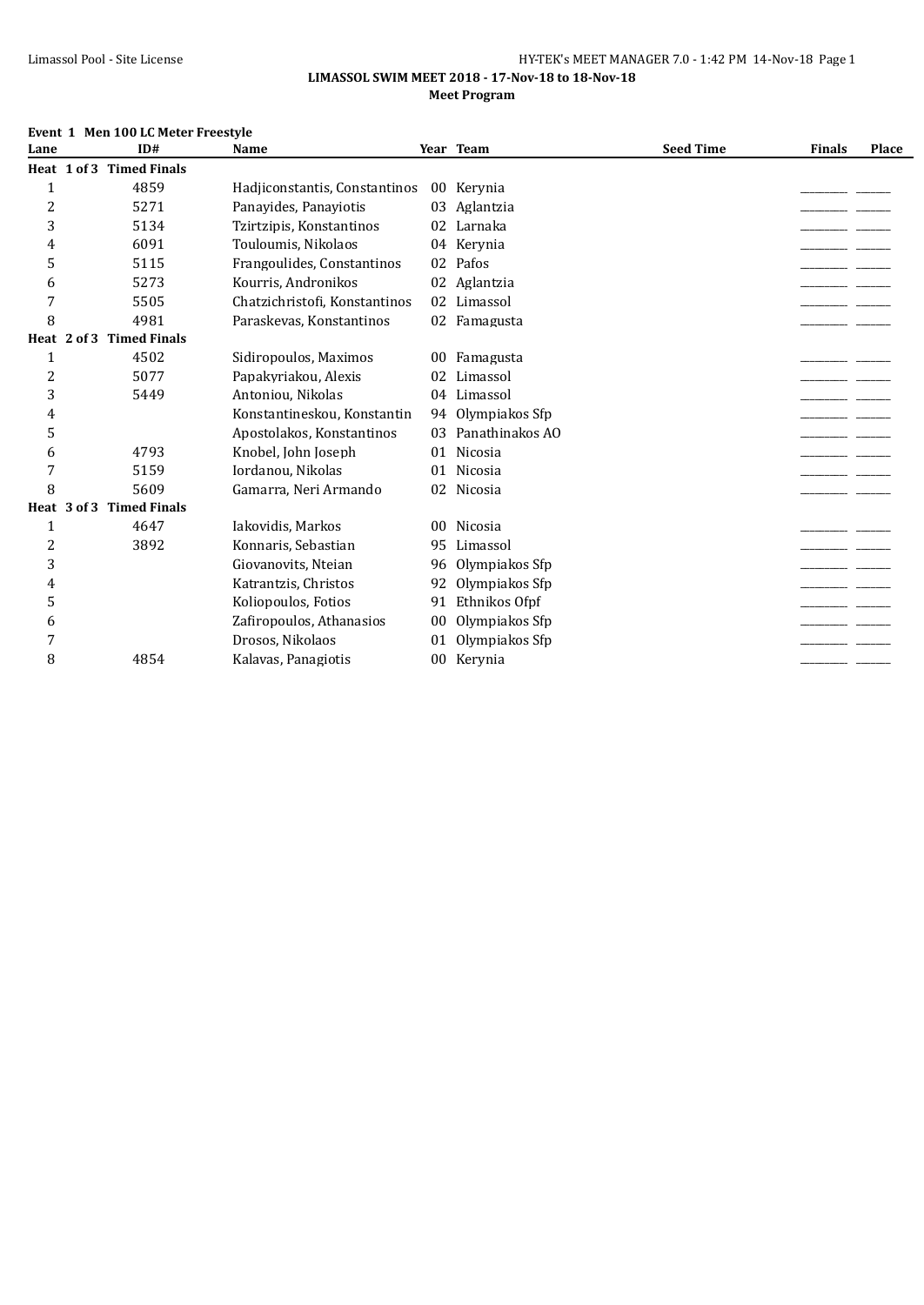#### **LIMASSOL SWIM MEET 2018 - 17-Nov-18 to 18-Nov-18 Meet Program**

### **Event 2 Women 100 LC Meter Freestyle**

| Lane |             | ID#                 | Name                   |    | Year Team      | <b>Seed Time</b> | <b>Finals</b> | Place |
|------|-------------|---------------------|------------------------|----|----------------|------------------|---------------|-------|
|      | Heat 1 of 3 | <b>Timed Finals</b> |                        |    |                |                  |               |       |
| 3    |             | 5329                | Tsitsekli, Amalia      | 03 | Nicosia        |                  |               |       |
| 4    |             | 5750                | Agiomamitou, Christina | 05 | Kervnia        |                  |               |       |
| 5    |             | 6128                | Panagiotou, Dimitriana | 05 | Larnaka        |                  |               |       |
|      | Heat 2 of 3 | <b>Timed Finals</b> |                        |    |                |                  |               |       |
| 1    |             | 7058                | Maitles, Dana          | 04 | Limassol       |                  |               |       |
| 2    |             | 5225                | Bekou, Anastasia       | 03 | Famagusta      |                  |               |       |
| 3    |             | 5585                | Stylianaki, Christina  | 04 | Kerynia        |                  |               |       |
| 4    |             | 4806                | Georgiou, Mari         | 01 | Famagusta      |                  |               |       |
| 5    |             | 5606                | Violari, Maritina      | 04 | Kerynia        |                  |               |       |
| 6    |             | 4832                | Ioannou, Despoina      | 01 | Kerynia        |                  |               |       |
| 7    |             | 5026                | Kyriacou, Sotiria      | 02 | Famagusta      |                  |               |       |
| 8    |             | 4736                | Agiomamitou, Anastasia | 01 | Kerynia        |                  |               |       |
|      | Heat 3 of 3 | <b>Timed Finals</b> |                        |    |                |                  |               |       |
| 1    |             | 5285                | Pagla, Chrysi          | 01 | Aglantzia      |                  |               |       |
| 2    |             | 5758                | Hadjiloizou, Anna      | 04 | Lakatamia      |                  |               |       |
| 3    |             | 4867                | Schegoleva, Alexandra  | 01 | Famagusta      |                  |               |       |
| 4    |             |                     | Karantakou, Stavroula  | 95 | Ethnikos Ofpf  |                  |               |       |
| 5    |             |                     | Liosi, Maria           | 92 | Olympiakos Sfp |                  |               |       |
| 6    |             | 5051                | Nikolaidou, Ioli       | 02 | Nicosia        |                  |               |       |
| 7    |             | 5152                | Ioannides, Fotini      | 02 | Famagusta      |                  |               |       |
| 8    |             | 4848                | Dimitriou, Alexantra   | 01 | Kerynia        |                  |               |       |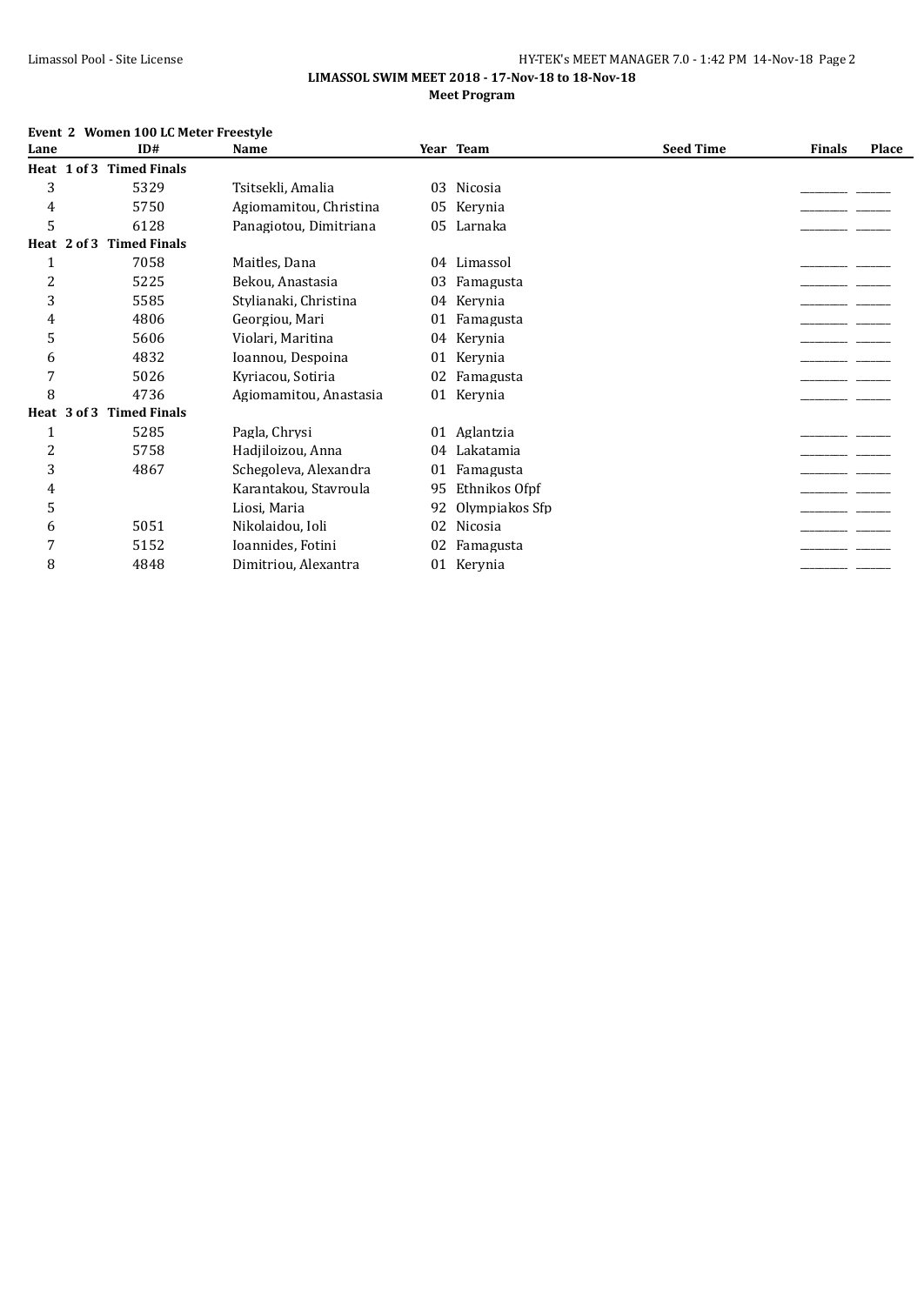#### **LIMASSOL SWIM MEET 2018 - 17-Nov-18 to 18-Nov-18 Meet Program**

# **Event 3 Men 50 LC Meter Breaststroke**

| Lane | ID#                      | Name                   |    | Year Team          | <b>Seed Time</b> | <b>Finals</b> | Place |
|------|--------------------------|------------------------|----|--------------------|------------------|---------------|-------|
|      | Heat 1 of 2 Timed Finals |                        |    |                    |                  |               |       |
| 3    | 5901                     | Popov, Mark            |    | 00 Kerynia         |                  |               |       |
| 4    | 4845                     | Demetriades, Markos    |    | 01 Pafos           |                  |               |       |
| 5    | 4786                     | Eleftheriou, Rafael    |    | 01 Famagusta       |                  |               |       |
|      | Heat 2 of 2 Timed Finals |                        |    |                    |                  |               |       |
|      | 4852                     | Pourkou, Ioannis       |    | 00 Kerynia         |                  |               |       |
| າ    | 3473                     | Xanthou, Lefkios       |    | 94 Limassol        |                  |               |       |
| 3    |                          | Drosos, Nikolaos       | 01 | Olympiakos Sfp     |                  |               |       |
| 4    | 2995                     | Zagkas, Omiros         |    | 93 Limassol        |                  |               |       |
| 5    |                          | Gkigkopoulos, Spiridon |    | 02 Panathinakos AO |                  |               |       |
| 6    | 4647                     | Iakovidis, Markos      |    | 00 Nicosia         |                  |               |       |
|      | 5014                     | Panaretos, Panaviotis  |    | 02 Famagusta       |                  |               |       |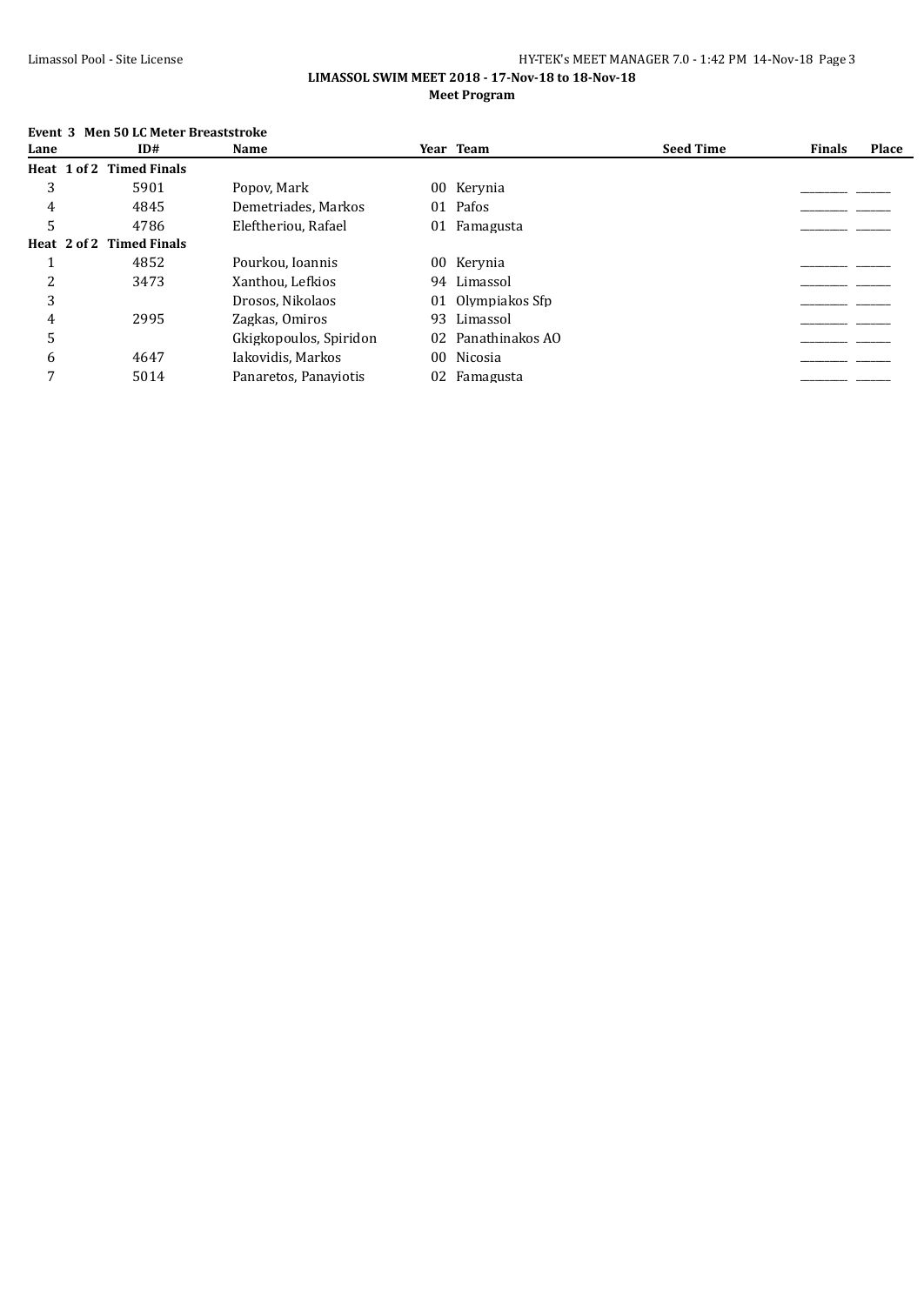#### **LIMASSOL SWIM MEET 2018 - 17-Nov-18 to 18-Nov-18 Meet Program**

# **Event 4 Women 50 LC Meter Breaststroke**

| Lane | ID#                      | <b>Name</b>        |    | Year Team      | <b>Seed Time</b> | <b>Finals</b> | Place |
|------|--------------------------|--------------------|----|----------------|------------------|---------------|-------|
|      | Heat 1 of 2 Timed Finals |                    |    |                |                  |               |       |
| 3    | 5809                     | Lampaki, Dialekti  | 03 | Limassol       |                  |               |       |
| 4    | 5712                     | Erokhina, Maria    |    | 03 Pafos       |                  |               |       |
|      | 5573                     | Tzirtzipi, Marina  |    | 04 Larnaka     |                  |               |       |
|      | Heat 2 of 2 Timed Finals |                    |    |                |                  |               |       |
|      | 5366                     | Michail, Antrea    |    | 03 Famagusta   |                  |               |       |
|      |                          | Ntalla, Olga       |    | 99 Aop Falirou |                  |               |       |
| 3    | 5151                     | Sotiriou, Rafaella |    | 00 Famagusta   |                  |               |       |
| 4    | 5775                     | Toumazou, Polyxeni |    | 05 Famagusta   |                  |               |       |
| 5    | 5385                     | Nikolaou, Stefani  | 03 | Lakatamia      |                  |               |       |
| 6    | 4986                     | Panagi, Sofia      | 01 | Limassol       |                  |               |       |
| 7    |                          | Tarlev, Marina     | 01 | KOPG           |                  |               |       |
| 8    | 5349                     | Loizou, Maria      |    | 02 Larnaka     |                  |               |       |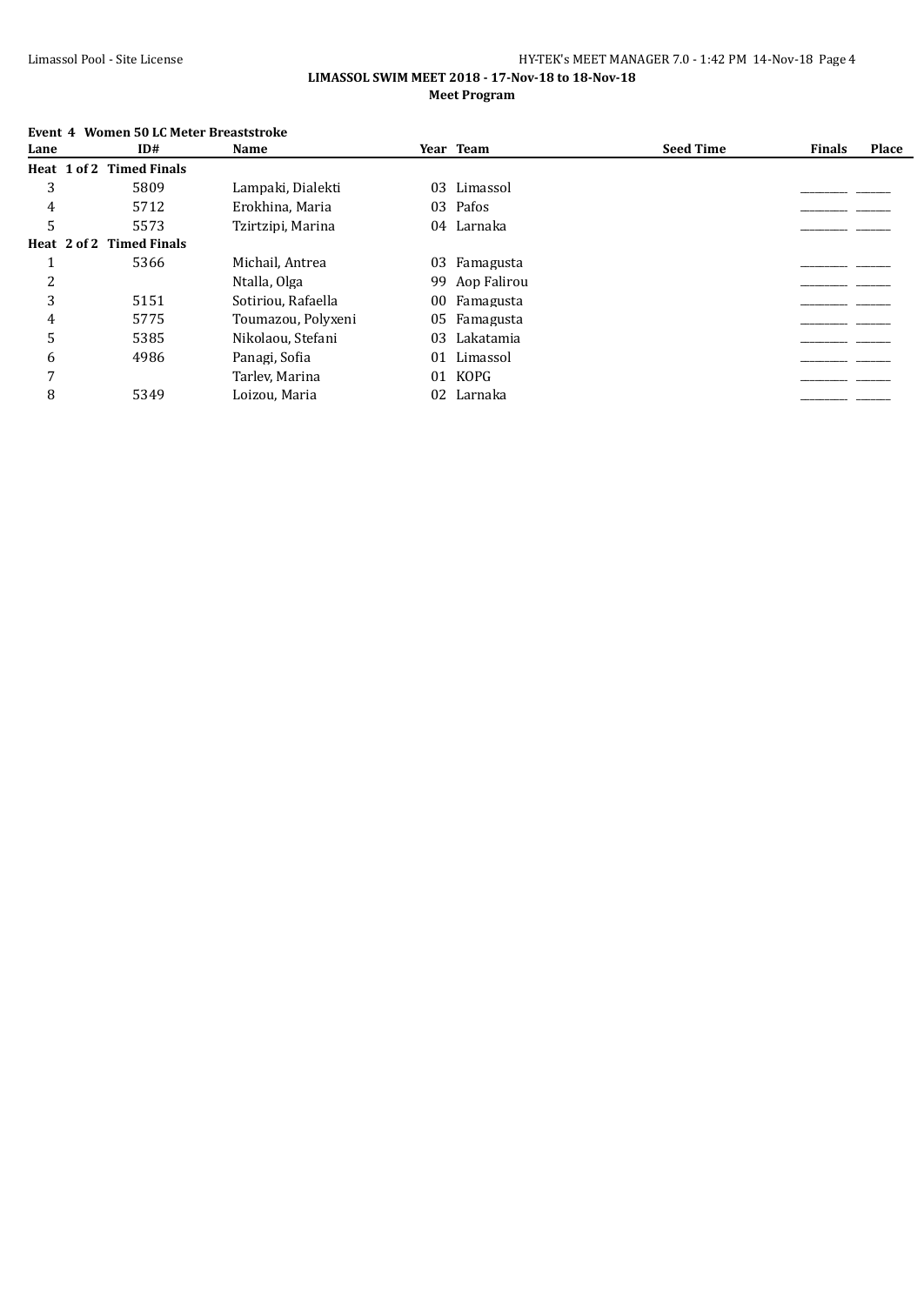#### Limassol Pool - Site License **HY-TEK's MEET MANAGER 7.0 - 1:42 PM 14-Nov-18** Page 5 **LIMASSOL SWIM MEET 2018 - 17-Nov-18 to 18-Nov-18**

**Meet Program**

## **Event 5 Men 400 LC Meter IM**

| Lane | ID#                      | Name                          | Year Team    | <b>Seed Time</b> | <b>Finals</b> | <b>Place</b> |
|------|--------------------------|-------------------------------|--------------|------------------|---------------|--------------|
|      | Heat 1 of 1 Timed Finals |                               |              |                  |               |              |
|      | 5630                     | Kyriacou, Stefanos            | 04 Famagusta |                  |               |              |
|      | 5505                     | Chatzichristofi, Konstantinos | 02 Limassol  |                  |               |              |
| 4    | 5112                     | Patsalides, Antonis           | 02 Pafos     |                  |               |              |
|      | 4492                     | Onoufriou, Konstantinos       | 00 Limassol  |                  |               |              |
|      | 5044                     | Maos, Charalambos             | 02 Aglantzia |                  |               |              |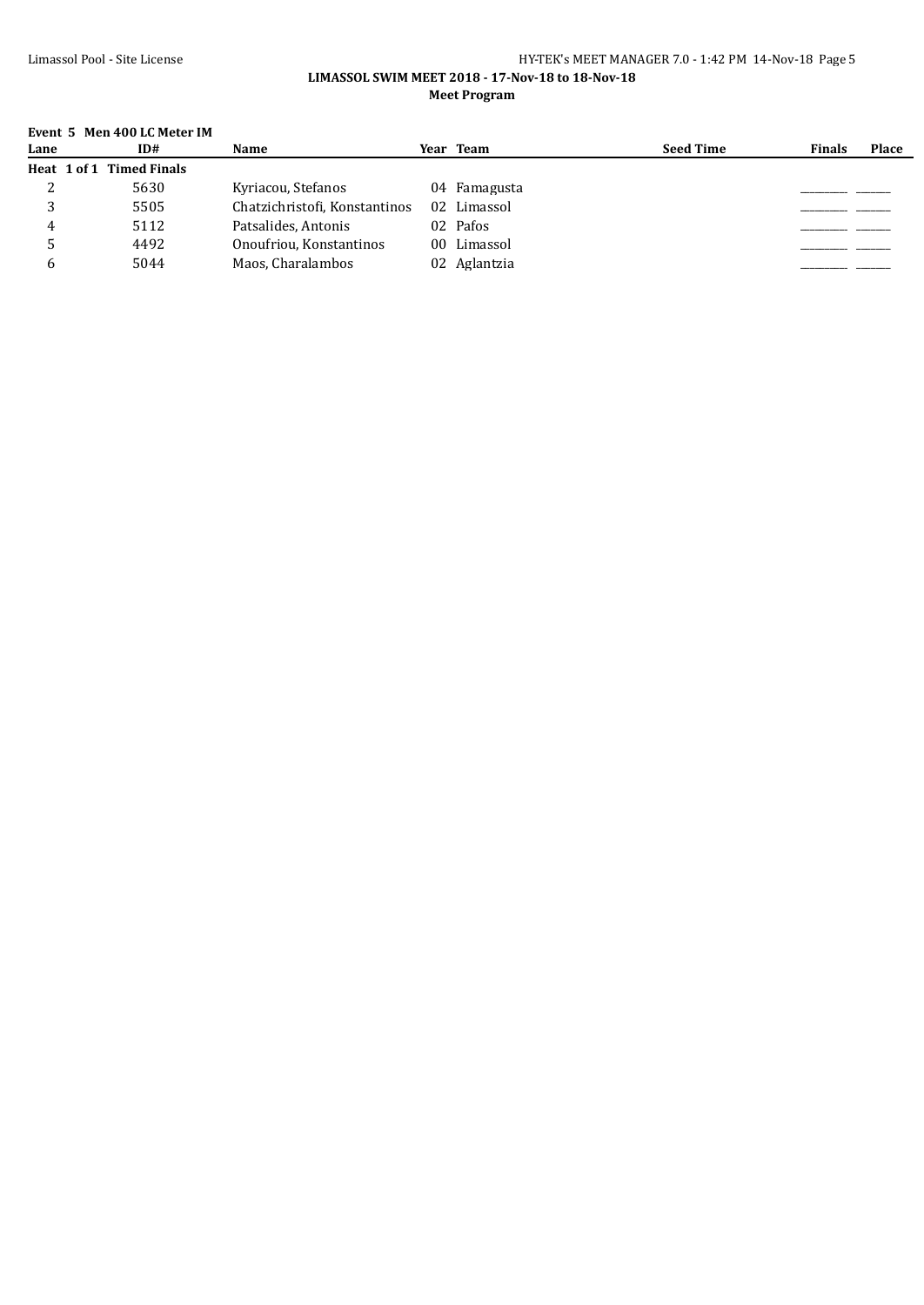#### Limassol Pool - Site License **HY-TEK's MEET MANAGER 7.0 - 1:42 PM 14-Nov-18** Page 6 **LIMASSOL SWIM MEET 2018 - 17-Nov-18 to 18-Nov-18**

**Meet Program**

## **Event 6 Women 400 LC Meter IM**

| Lane | ID#                      | Name                |    | Year Team    | <b>Seed Time</b> | <b>Finals</b> | <b>Place</b> |
|------|--------------------------|---------------------|----|--------------|------------------|---------------|--------------|
|      | Heat 1 of 1 Timed Finals |                     |    |              |                  |               |              |
|      | 5546                     | Likourgou, Antriana |    | 04 Kerynia   |                  |               |              |
| 3    | 5568                     | Trompouki, Melani   |    | 03 Larnaka   |                  |               |              |
| 4    | 5569                     | Stefanidou, Eleni   | 00 | Larnaka      |                  |               |              |
|      | 5717                     | Manoli, Agathi      |    | 05 Pafos     |                  |               |              |
|      | 5062                     | Charitou, Stavrini  |    | 02 Famagusta |                  |               |              |
|      | 6240                     | Stavrou, Revekka    | 03 | Lakatamia    |                  |               |              |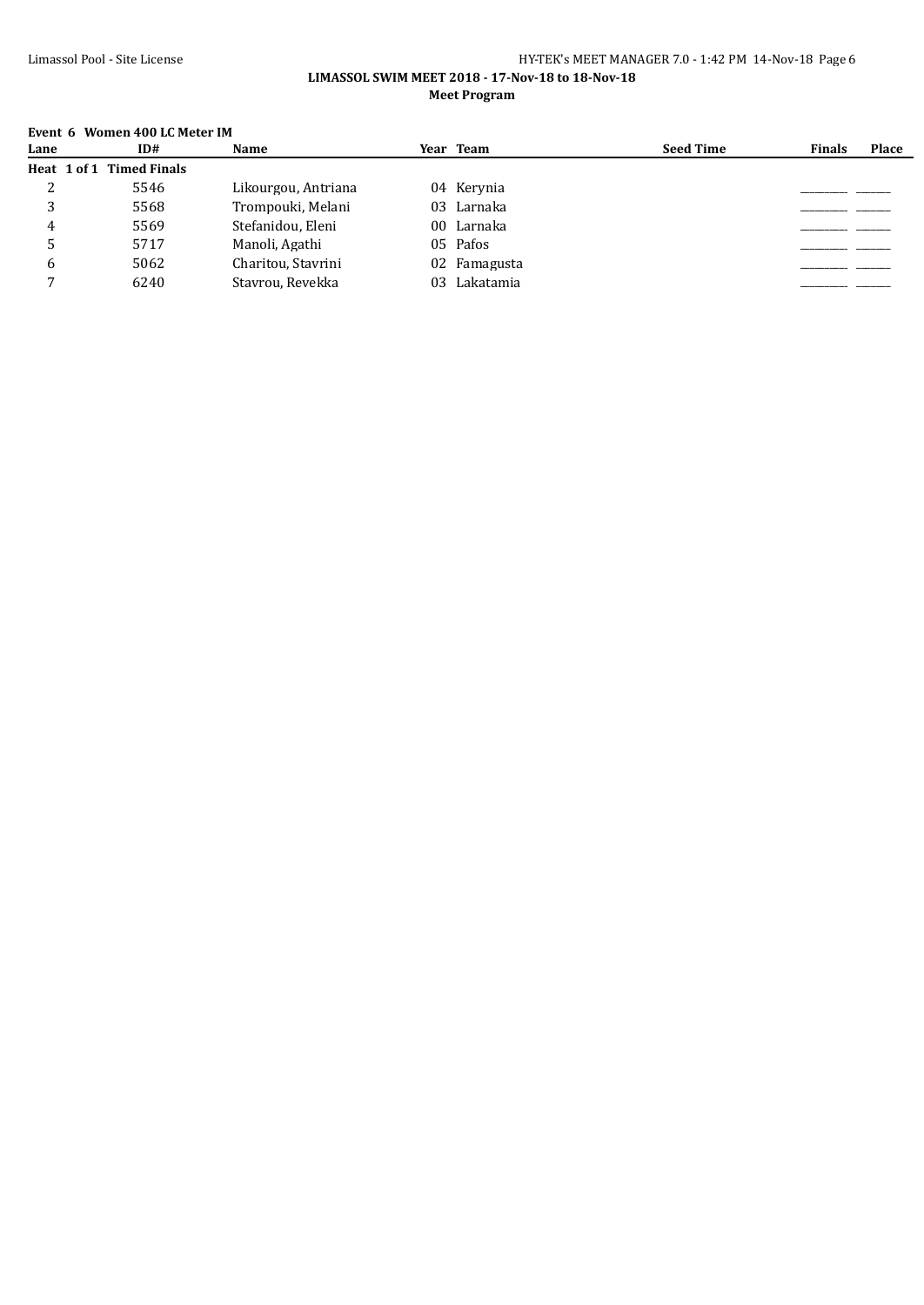#### Limassol Pool - Site License HY-TEK's MEET MANAGER 7.0 - 1:42 PM 14-Nov-18 Page 7 **LIMASSOL SWIM MEET 2018 - 17-Nov-18 to 18-Nov-18**

**Meet Program**

## **Event 7 Men 100 LC Meter Backstroke**

| Lane         | ID#                      | Name                          | Year Team   | <b>Seed Time</b> | <b>Finals</b> | <b>Place</b> |
|--------------|--------------------------|-------------------------------|-------------|------------------|---------------|--------------|
|              | Heat 1 of 1 Timed Finals |                               |             |                  |               |              |
|              | 4588                     | Koopmann, Sebastian           | 00 Pafos    |                  |               |              |
|              | 5304                     | Nikolaou, Antonio             | 03 Pafos    |                  |               |              |
| 3            | 5089                     | Mougis, Sofoklis              | 02 Limassol |                  |               |              |
|              | 3120                     | Hadjichristoforou, Tryfonas   | 93 Nicosia  |                  |               |              |
|              | 3892                     | Konnaris, Sebastian           | 95 Limassol |                  |               |              |
| <sub>6</sub> | 4859                     | Hadiiconstantis, Constantinos | 00 Kerynia  |                  |               |              |
|              | 5561                     | Petoussis, Georgios           | 04 Nicosia  |                  |               |              |
| 8            | 5237                     | Savva, Christos               | 03 Apoel    |                  |               |              |
|              |                          |                               |             |                  |               |              |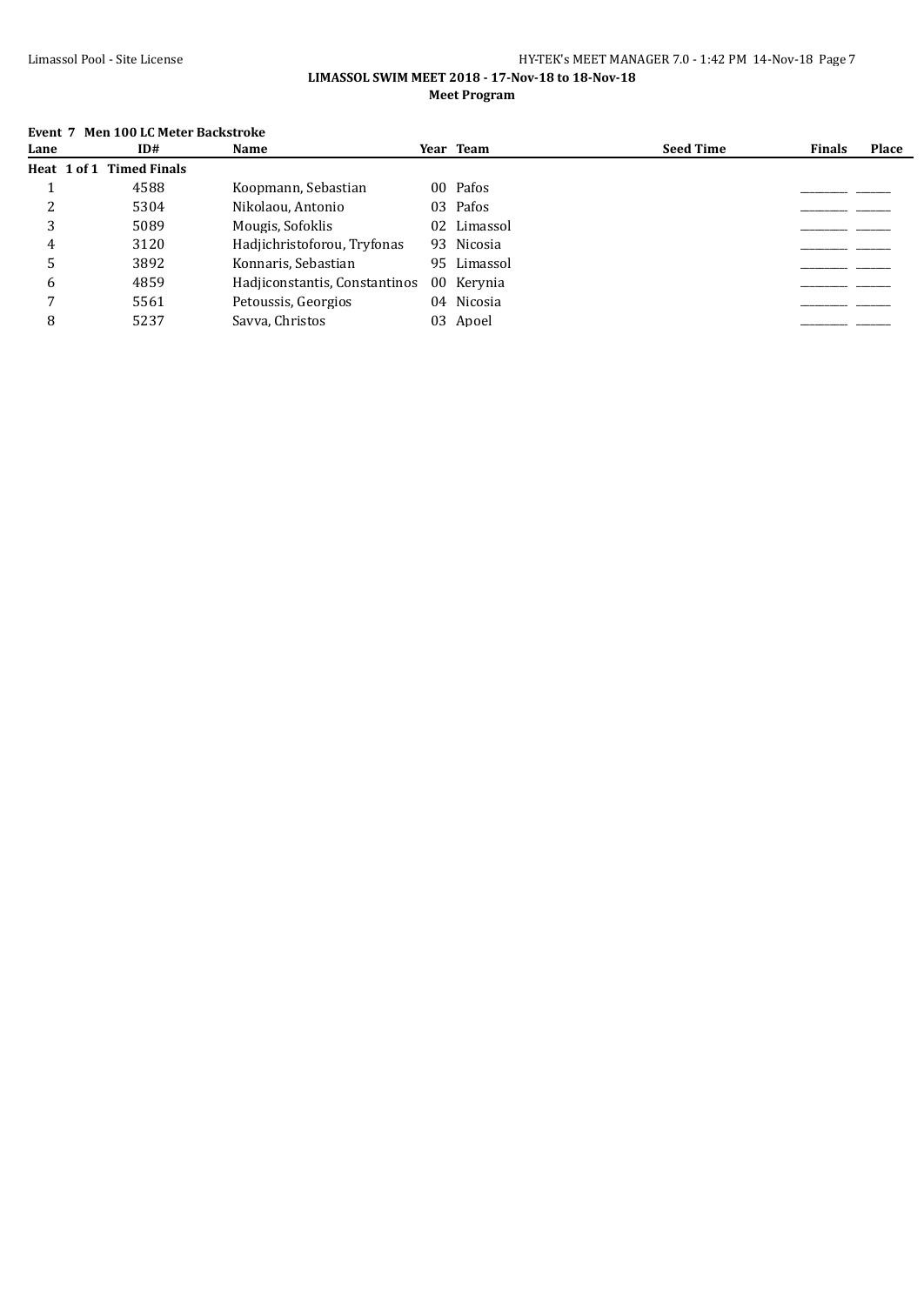#### **LIMASSOL SWIM MEET 2018 - 17-Nov-18 to 18-Nov-18 Meet Program**

# **Event 8 Women 100 LC Meter Backstroke**

| Lane | ID#                      | Name                     |    | Year Team      | <b>Seed Time</b> | <b>Finals</b> | Place |
|------|--------------------------|--------------------------|----|----------------|------------------|---------------|-------|
|      | Heat 1 of 2 Timed Finals |                          |    |                |                  |               |       |
|      | 5838                     | Stefanovic, Sonja        | 04 | Limassol       |                  |               |       |
| 2    | 6271                     | Ioannidou, Erica         | 06 | Limassol       |                  |               |       |
| 3    | 6025                     | Kosti, Diana             | 03 | Famagusta      |                  |               |       |
| 4    | 5455                     | Ioannou, Izabella        | 04 | Famagusta      |                  |               |       |
| 5    | 4832                     | Ioannou, Despoina        | 01 | Kervnia        |                  |               |       |
| 6    | 5534                     | Christoforou, Stavriana  | 03 | Limassol       |                  |               |       |
|      | 5613                     | Loizidi, Vasilia         |    | 04 Pafos       |                  |               |       |
| 8    | 5834                     | Mahdi, Mariam            |    | 05 Kerynia     |                  |               |       |
|      | Heat 2 of 2 Timed Finals |                          |    |                |                  |               |       |
|      |                          | Filopoulou, Maria        | 91 | Olympiakos Sfp |                  |               |       |
| 2    | 5492                     | Nikolaidou, Christiana   | 04 | Limassol       |                  |               |       |
| 3    | 5225                     | Bekou, Anastasia         | 03 | Famagusta      |                  |               |       |
| 4    |                          | Ntalla, Olga             | 99 | Aop Falirou    |                  |               |       |
| 5    |                          | Trochalaki, Maria-Melina | 00 | Olympiakos Sfp |                  |               |       |
| 6    | 3652                     | Papadopoulou, Sofia      | 94 | Limassol       |                  |               |       |
| 7    | 5762                     | Liatsou, Monica Rafqa    |    | 04 Kerynia     |                  |               |       |
| 8    | 5045                     | Kasapi, Lydia            |    | 01 Aglantzia   |                  |               |       |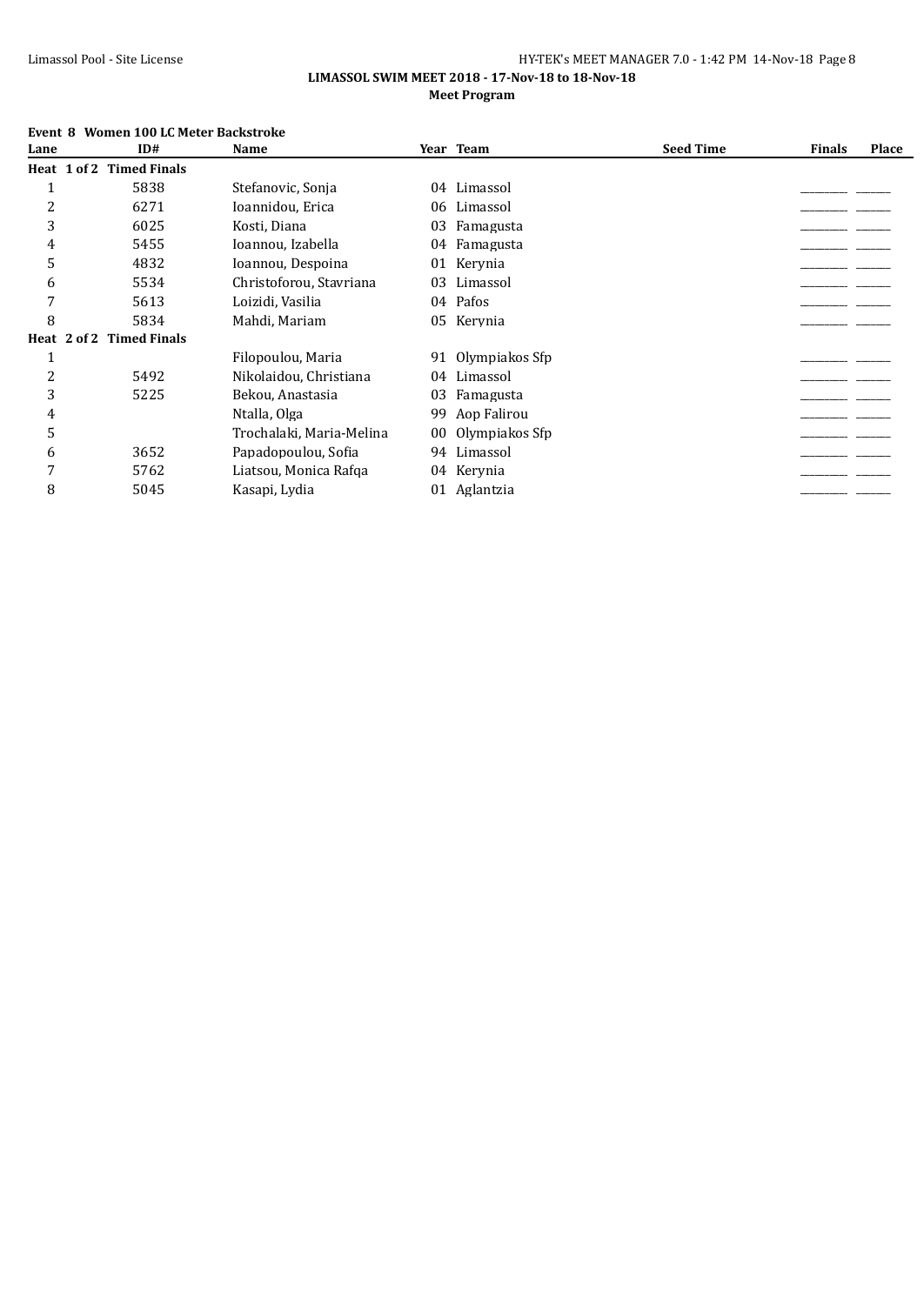#### Limassol Pool - Site License **HY-TEK's MEET MANAGER 7.0 - 1:42 PM 14-Nov-18** Page 9 **LIMASSOL SWIM MEET 2018 - 17-Nov-18 to 18-Nov-18**

#### **Meet Program**

## **Event 9 Men 50 LC Meter Butterfly**

| Lane           |                 | ID#                      | Name                        |    | Year Team       | <b>Seed Time</b> | <b>Finals</b> | Place |
|----------------|-----------------|--------------------------|-----------------------------|----|-----------------|------------------|---------------|-------|
|                |                 | Heat 1 of 3 Timed Finals |                             |    |                 |                  |               |       |
| $\mathbf{1}$   |                 | 5731                     | Marinos, Loukas             | 04 | Kerynia         |                  |               |       |
| $\overline{c}$ |                 | 4579                     | Nicolaou, Paris             | 99 | Kervnia         |                  |               |       |
| 3              |                 | 4587                     | Mavrommati, Giannis         | 00 | Aglantzia       |                  |               |       |
| 4              |                 | 4981                     | Paraskevas, Konstantinos    | 02 | Famagusta       |                  |               |       |
| 5              |                 | 5140                     | Varnava, Andreas            | 02 | Famagusta       |                  |               |       |
| 6              |                 | 4854                     | Kalavas, Panagiotis         | 00 | Kerynia         |                  |               |       |
| 7              |                 | 4751                     | Fikardos, Christos          | 01 | Kerynia         |                  |               |       |
|                | Heat $2$ of $3$ | <b>Timed Finals</b>      |                             |    |                 |                  |               |       |
| 1              |                 | 5089                     | Mougis, Sofoklis            | 02 | Limassol        |                  |               |       |
| $\overline{c}$ |                 | 5609                     | Gamarra, Neri Armando       | 02 | Nicosia         |                  |               |       |
| 3              |                 |                          | Gkigkopoulos, Spiridon      | 02 | Panathinakos AO |                  |               |       |
| 4              |                 | 4810                     | Kousis, Petros              | 00 | Famagusta       |                  |               |       |
| 5              |                 | 4502                     | Sidiropoulos, Maximos       | 00 | Famagusta       |                  |               |       |
| 6              |                 | 5600                     | Therapontos, Giorgos        | 02 | Limassol        |                  |               |       |
| 7              |                 | 5290                     | Nikolaidis, Nikolas         | 02 | Limassol        |                  |               |       |
| 8              |                 | 4588                     | Koopmann, Sebastian         |    | 00 Pafos        |                  |               |       |
|                | Heat 3 of 3     | <b>Timed Finals</b>      |                             |    |                 |                  |               |       |
| 1              |                 |                          | Konstantineskou, Konstantin | 94 | Olympiakos Sfp  |                  |               |       |
| $\overline{c}$ |                 |                          | Drosos, Nikolaos            | 01 | Olympiakos Sfp  |                  |               |       |
| 3              |                 |                          | Koliopoulos, Fotios         | 91 | Ethnikos Ofpf   |                  |               |       |
| 4              |                 |                          | Gkolomeev, Kristian         | 93 | Ethnikos Ofpf   |                  |               |       |
| 5              |                 |                          | Katrantzis, Christos        | 92 | Olympiakos Sfp  |                  |               |       |
| 6              |                 |                          | Zafiropoulos, Athanasios    | 00 | Olympiakos Sfp  |                  |               |       |
| 7              |                 | 4380                     | Pavlou, Zacharias           | 99 | Kerynia         |                  |               |       |
| 8              |                 |                          | Apostolakos, Konstantinos   | 03 | Panathinakos AO |                  |               |       |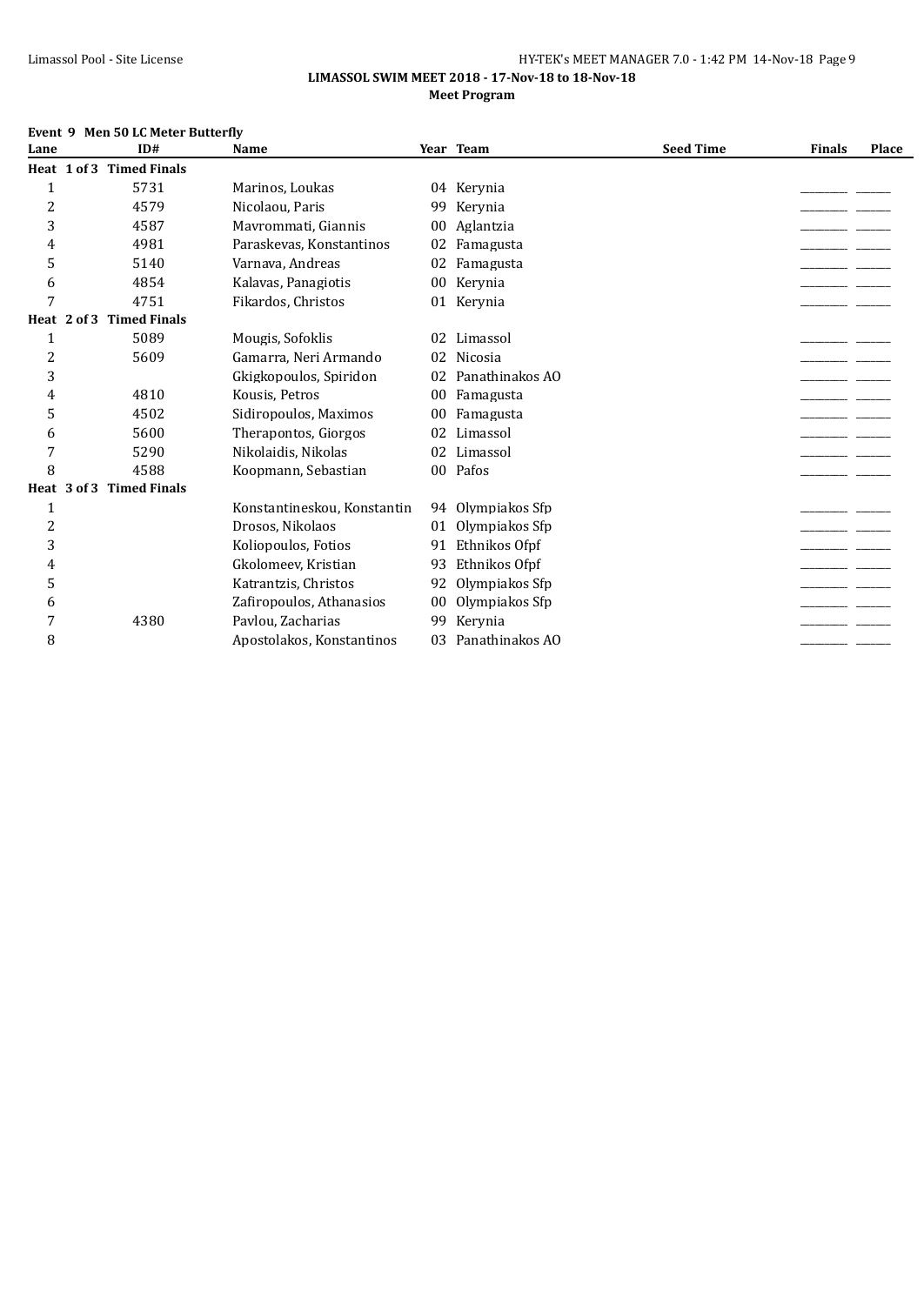#### **LIMASSOL SWIM MEET 2018 - 17-Nov-18 to 18-Nov-18 Meet Program**

# **Event 10 Women 50 LC Meter Butterfly**

| Lane | ID#                      | Name                     |    | Year Team          | <b>Seed Time</b> | <b>Finals</b> | Place |
|------|--------------------------|--------------------------|----|--------------------|------------------|---------------|-------|
|      | Heat 1 of 2 Timed Finals |                          |    |                    |                  |               |       |
|      | 4848                     | Dimitriou, Alexantra     |    | 01 Kerynia         |                  |               |       |
| 2    | 5062                     | Charitou, Stavrini       | 02 | Famagusta          |                  |               |       |
| 3    | 5775                     | Toumazou, Polyxeni       | 05 | Famagusta          |                  |               |       |
| 4    | 5026                     | Kyriacou, Sotiria        | 02 | Famagusta          |                  |               |       |
| 5    | 5776                     | Georgiadi, Magdalini     | 05 | Famagusta          |                  |               |       |
| 6    | 5555                     | Vassila, Eleni           | 03 | Famagusta          |                  |               |       |
|      | 6697                     | Laou, Nektaria           |    | 04 Aglantzia       |                  |               |       |
| 8    | 5388                     | Thoma, Marilia           |    | 03 Kerynia         |                  |               |       |
|      | Heat 2 of 2 Timed Finals |                          |    |                    |                  |               |       |
|      | 4806                     | Georgiou, Mari           |    | 01 Famagusta       |                  |               |       |
| 2    | 3652                     | Papadopoulou, Sofia      |    | 94 Limassol        |                  |               |       |
| 3    |                          | Trochalaki, Maria-Melina | 00 | Olympiakos Sfp     |                  |               |       |
| 4    |                          | Gkolomeey, Lindsay       | 93 | Alabama University |                  |               |       |
| 5    |                          | Tarlev, Marina           | 01 | <b>KOPG</b>        |                  |               |       |
| 6    | 5536                     | Zinonos, Dimitriana      | 03 | Limassol           |                  |               |       |
|      | 6128                     | Panagiotou, Dimitriana   | 05 | Larnaka            |                  |               |       |
| 8    | 5285                     | Pagla, Chrysi            |    | 01 Aglantzia       |                  |               |       |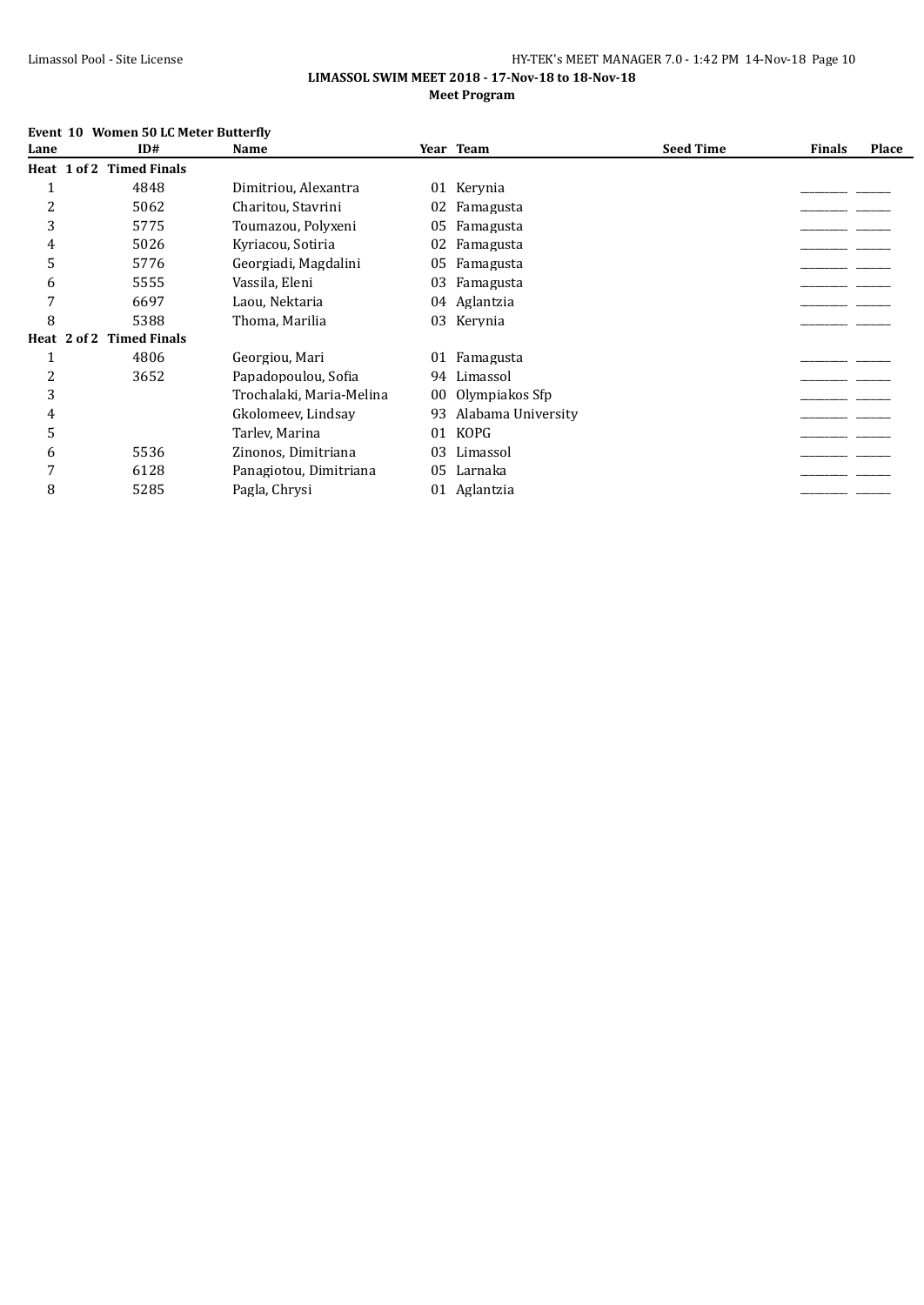#### **LIMASSOL SWIM MEET 2018 - 17-Nov-18 to 18-Nov-18 Meet Program**

# **Event 11 Men 400 LC Meter Freestyle**

| Lane | ID#                      | Name                        |    | Year Team         | <b>Seed Time</b> | <b>Finals</b> | Place |
|------|--------------------------|-----------------------------|----|-------------------|------------------|---------------|-------|
|      | Heat 1 of 2 Timed Finals |                             |    |                   |                  |               |       |
| 3    | 5797                     | Kappellou, Theodoulos       | 02 | Larnaka           |                  |               |       |
| 4    | 5902                     | Pappous, Panagiotis         | 03 | Limassol          |                  |               |       |
|      | 5271                     | Panavides. Panaviotis       | 03 | Aglantzia         |                  |               |       |
|      | Heat 2 of 2 Timed Finals |                             |    |                   |                  |               |       |
|      | 5115                     | Frangoulides, Constantinos  |    | 02 Pafos          |                  |               |       |
|      | 4881                     | Hadjittooulis, Constantinos |    | 99 Larnaka        |                  |               |       |
|      |                          | Giovanovits, Nteian         |    | 96 Olympiakos Sfp |                  |               |       |
| 4    |                          | Negris, Demetrios           |    | 98 Olympiakos Sfp |                  |               |       |
|      |                          | Georgakopoulos, Andreas     |    | 00 Olympiakos Sfp |                  |               |       |
| 6    |                          | Manios, Dimitrios           |    | 99 Olympiakos Sfp |                  |               |       |
|      | 4655                     | Tzirtzipis, Stavros         | 00 | Larnaka           |                  |               |       |
| 8    | 6091                     | Touloumis, Nikolaos         |    | 04 Kervnia        |                  |               |       |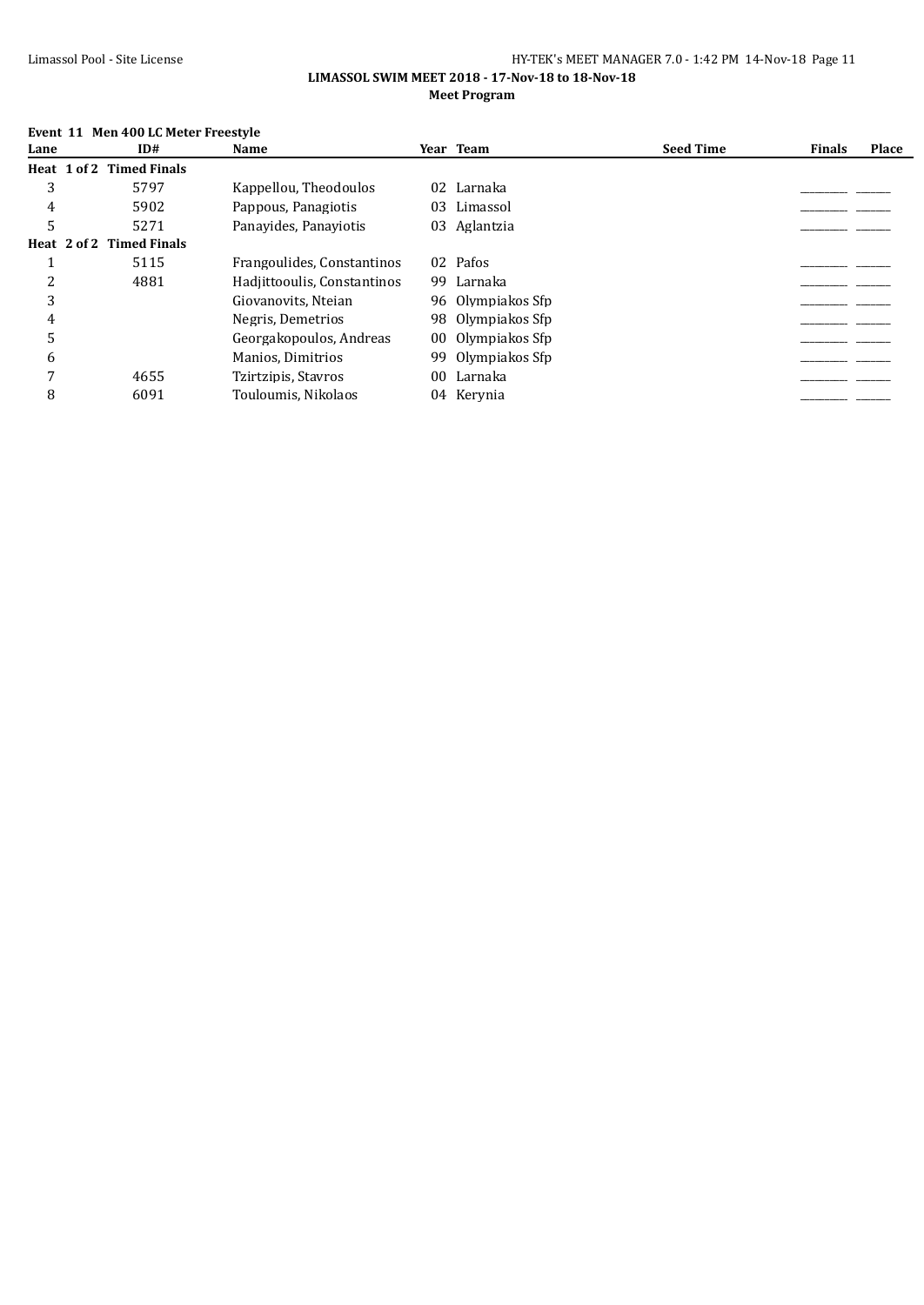#### **LIMASSOL SWIM MEET 2018 - 17-Nov-18 to 18-Nov-18 Meet Program**

# **Event 12 Women 400 LC Meter Freestyle**

| Lane | ID#                      | Name                         |    | Year Team          | <b>Seed Time</b> | <b>Finals</b> | Place |
|------|--------------------------|------------------------------|----|--------------------|------------------|---------------|-------|
|      | Heat 1 of 2 Timed Finals |                              |    |                    |                  |               |       |
| 3    | 5572                     | Loizou, Anna                 |    | 04 Larnaka         |                  |               |       |
| 4    | 5152                     | Ioannides, Fotini            |    | 02 Famagusta       |                  |               |       |
| 5    | 5585                     | Stylianaki, Christina        |    | 04 Kerynia         |                  |               |       |
|      | Heat 2 of 2 Timed Finals |                              |    |                    |                  |               |       |
|      | 5606                     | Violari, Maritina            |    | 04 Kerynia         |                  |               |       |
| C    | 4736                     | Agiomamitou, Anastasia       |    | 01 Kerynia         |                  |               |       |
| 3    |                          | Diakoumakou, Eirini          |    | 97 Panathinakos AO |                  |               |       |
| 4    |                          | Aplanti, Styliani Eleftheria |    | 97 Olympiakos Sfp  |                  |               |       |
| 5    |                          | Liosi, Maria                 |    | 92 Olympiakos Sfp  |                  |               |       |
| 6    | 5329                     | Tsitsekli, Amalia            | 03 | Nicosia            |                  |               |       |
| 7    | 5750                     | Agiomamitou, Christina       |    | 05 Kerynia         |                  |               |       |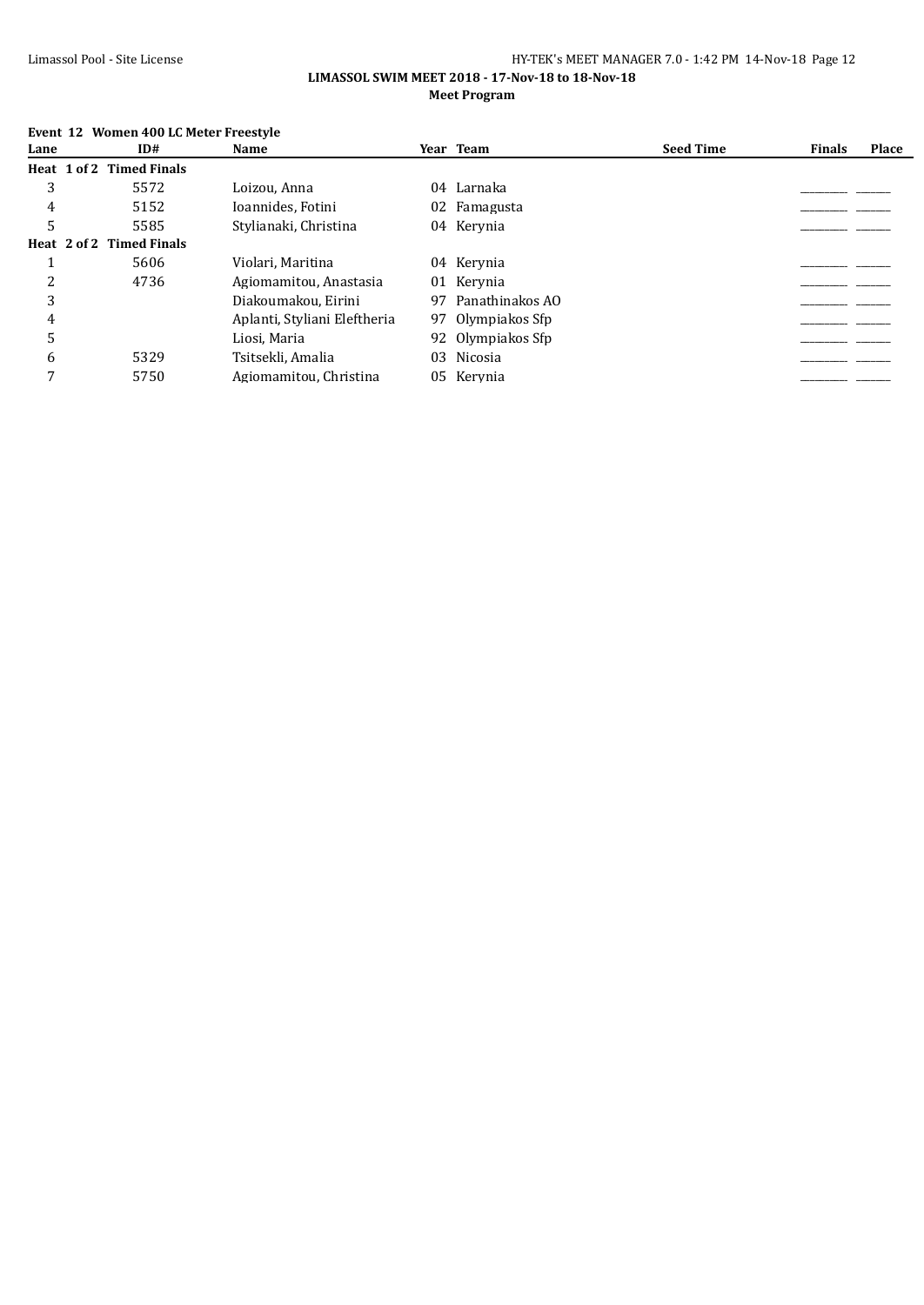#### Limassol Pool - Site License HY-TEK's MEET MANAGER 7.0 - 1:42 PM 14-Nov-18 Page 13 **LIMASSOL SWIM MEET 2018 - 17-Nov-18 to 18-Nov-18**

## **Meet Program**

## **Event 13 Men 200 LC Meter Breaststroke**

| Lane | ID#                      | Name                  | Year Team    | <b>Seed Time</b> | <b>Finals</b> | <b>Place</b> |
|------|--------------------------|-----------------------|--------------|------------------|---------------|--------------|
|      | Heat 1 of 1 Timed Finals |                       |              |                  |               |              |
|      | 4852                     | Pourkou, Ioannis      | 00 Kerynia   |                  |               |              |
|      | 5014                     | Panaretos, Panaviotis | 02 Famagusta |                  |               |              |
|      | 4845                     | Demetriades, Markos   | 01 Pafos     |                  |               |              |
| 4    | 5342                     | Eleftheriou, Stefanos | 03 Famagusta |                  |               |              |
|      | 5901                     | Popov, Mark           | 00 Kerynia   |                  |               |              |
| 6    | 4786                     | Eleftheriou, Rafael   | 01 Famagusta |                  |               |              |
|      | 5749                     | Sarris, Giorgos       | 04 Famagusta |                  |               |              |
|      | 5697                     | Koumas, Maximos       | 05 Famagusta |                  |               |              |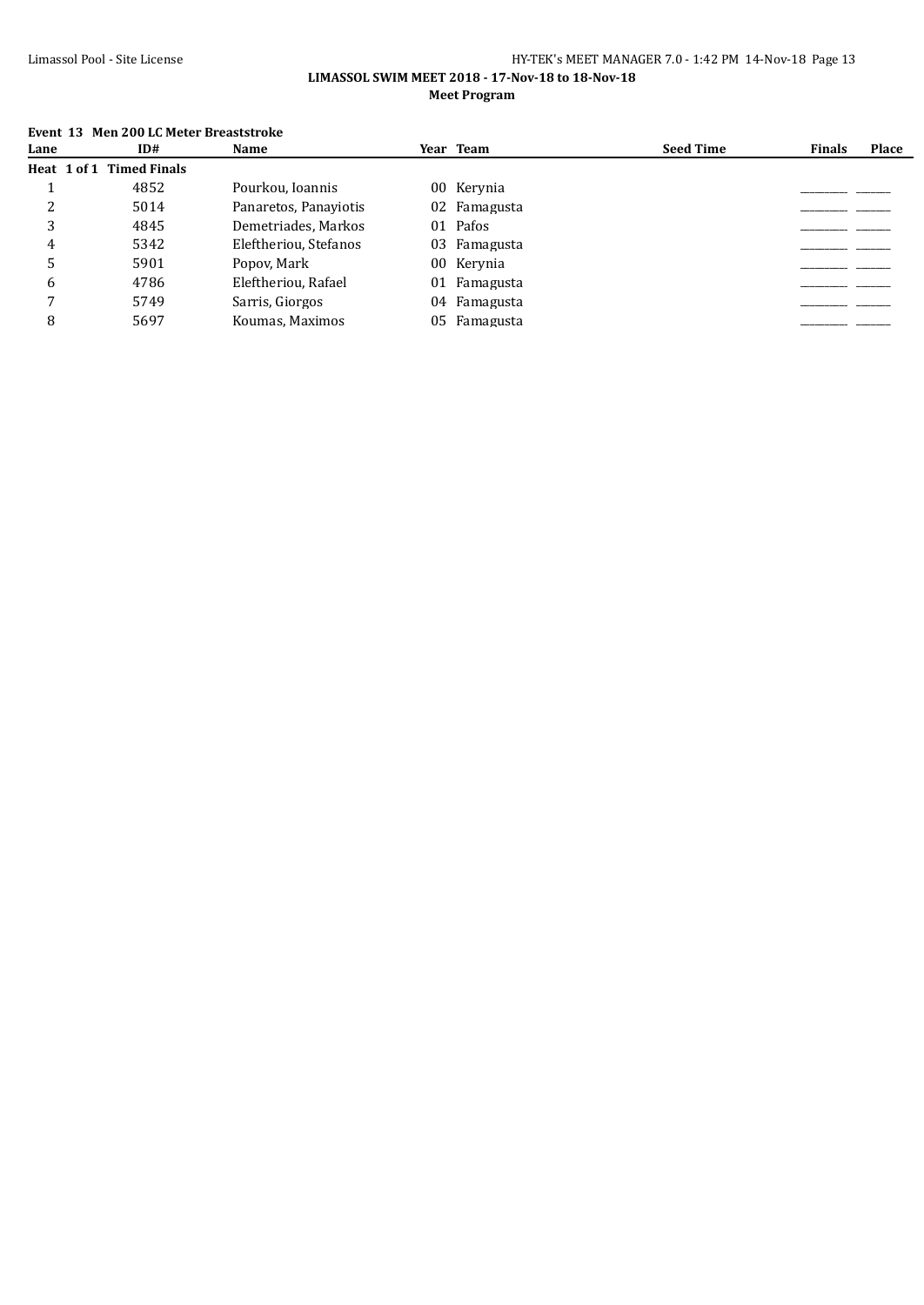#### **LIMASSOL SWIM MEET 2018 - 17-Nov-18 to 18-Nov-18 Meet Program**

|      | LVEIIL 14 WUILLEIL ZUU LUITELEI DI CASISLIUNE |                          |                       |    |            |                  |               |       |  |  |  |  |
|------|-----------------------------------------------|--------------------------|-----------------------|----|------------|------------------|---------------|-------|--|--|--|--|
| Lane |                                               | ID#                      | Name                  |    | Year Team  | <b>Seed Time</b> | <b>Finals</b> | Place |  |  |  |  |
|      |                                               | Heat 1 of 2 Timed Finals |                       |    |            |                  |               |       |  |  |  |  |
| 3    |                                               | 5366                     | Michail, Antrea       | 03 | Famagusta  |                  |               |       |  |  |  |  |
| 4    |                                               | 5385                     | Nikolaou, Stefani     | 03 | Lakatamia  |                  |               |       |  |  |  |  |
| 5    |                                               | 5963                     | Karantoni, Maria      |    | 05 Kerynia |                  |               |       |  |  |  |  |
|      |                                               | Heat 2 of 2 Timed Finals |                       |    |            |                  |               |       |  |  |  |  |
|      |                                               | 5573                     | Tzirtzipi, Marina     |    | 04 Larnaka |                  |               |       |  |  |  |  |
| 2    |                                               | 5712                     | Erokhina. Maria       |    | 03 Pafos   |                  |               |       |  |  |  |  |
| 3    |                                               | 5455                     | Ioannou, Izabella     | 04 | Famagusta  |                  |               |       |  |  |  |  |
| 4    |                                               | 4867                     | Schegoleva, Alexandra | 01 | Famagusta  |                  |               |       |  |  |  |  |
| 5    |                                               | 5569                     | Stefanidou, Eleni     | 00 | Larnaka    |                  |               |       |  |  |  |  |
| 6    |                                               | 5151                     | Sotiriou, Rafaella    | 00 | Famagusta  |                  |               |       |  |  |  |  |
| 7    |                                               | 5349                     | Loizou, Maria         |    | 02 Larnaka |                  |               |       |  |  |  |  |
|      |                                               |                          |                       |    |            |                  |               |       |  |  |  |  |

# **Event 14 Women 200 LC Meter Breaststroke**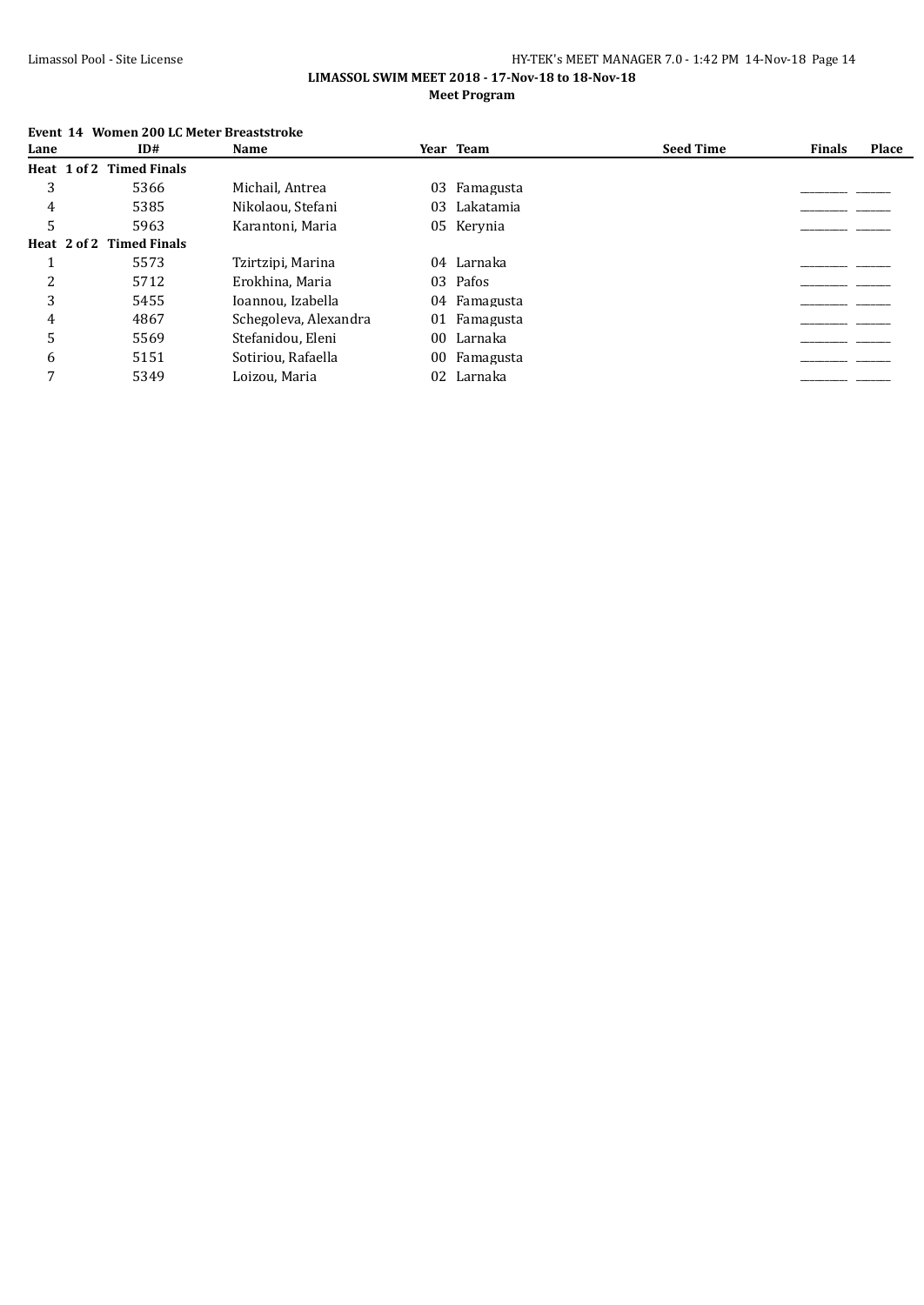#### **LIMASSOL SWIM MEET 2018 - 17-Nov-18 to 18-Nov-18 Meet Program**

# **Event 15 Men 200 LC Meter Butterfly**

| Lane         | ID#                      | Name                        | Year Team         | <b>Seed Time</b> | <b>Finals</b> | <b>Place</b> |
|--------------|--------------------------|-----------------------------|-------------------|------------------|---------------|--------------|
|              | Heat 1 of 1 Timed Finals |                             |                   |                  |               |              |
|              | 5453                     | Taladioros, Andreas         | 04 Famagusta      |                  |               |              |
|              | 5304                     | Nikolaou, Antonio           | 03 Pafos          |                  |               |              |
| 3            | 4587                     | Mavrommati, Giannis         | 00 Aglantzia      |                  |               |              |
| 4            |                          | Konstantineskou, Konstantin | 94 Olympiakos Sfp |                  |               |              |
|              | 4579                     | Nicolaou, Paris             | 99 Kervnia        |                  |               |              |
| <sub>6</sub> | 5140                     | Varnava, Andreas            | 02 Famagusta      |                  |               |              |
|              | 5290                     | Nikolaidis, Nikolas         | 02 Limassol       |                  |               |              |
| 8            | 5600                     | Therapontos, Giorgos        | 02 Limassol       |                  |               |              |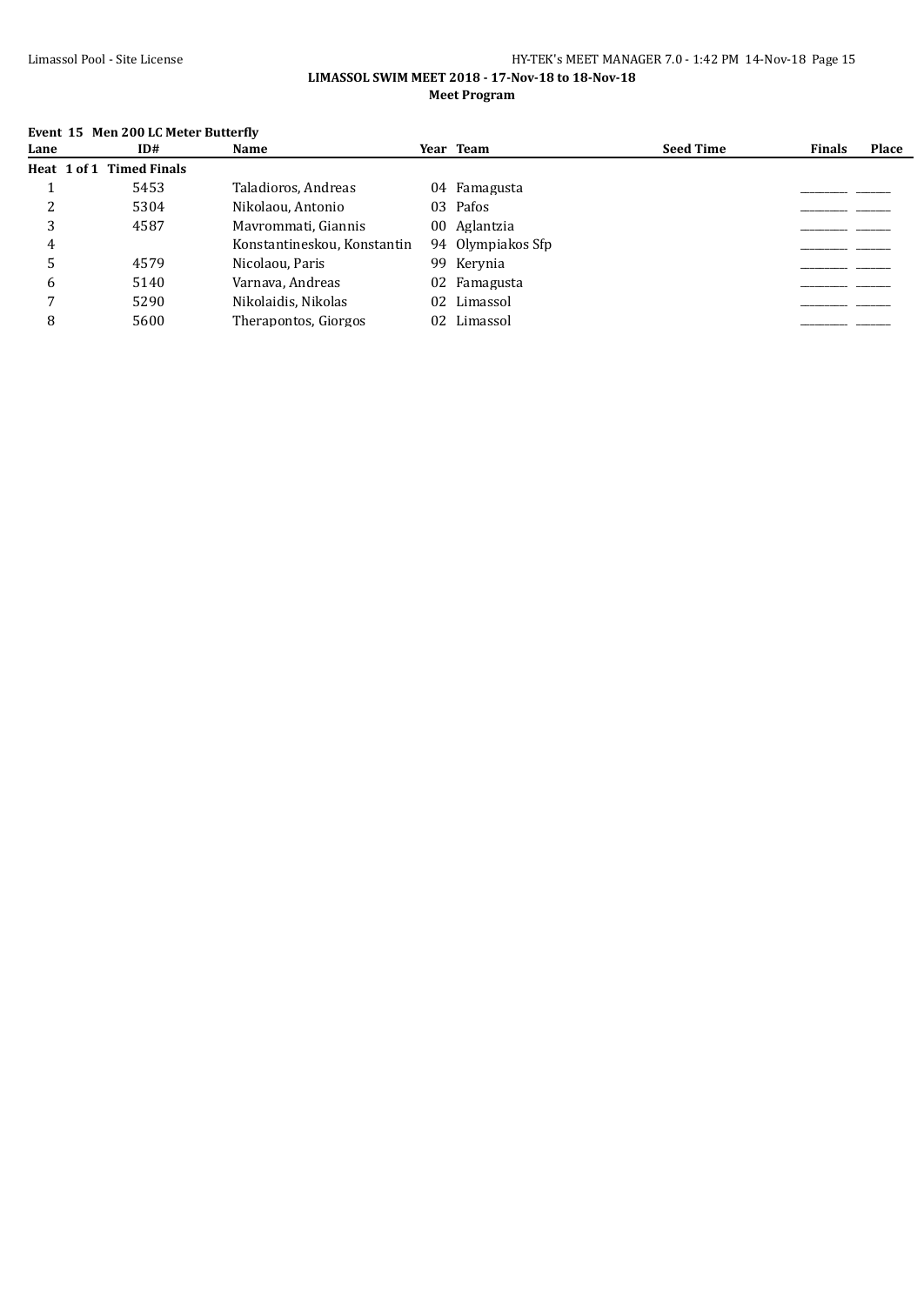#### **LIMASSOL SWIM MEET 2018 - 17-Nov-18 to 18-Nov-18 Meet Program**

# **Event 16 Women 200 LC Meter Butterfly**

| Lane | ID#                      | Name                  | Year Team    | <b>Seed Time</b> | <b>Finals</b> | <b>Place</b> |
|------|--------------------------|-----------------------|--------------|------------------|---------------|--------------|
|      | Heat 1 of 1 Timed Finals |                       |              |                  |               |              |
| ∠    | 5536                     | Zinonos, Dimitriana   | 03 Limassol  |                  |               |              |
|      | 5555                     | Vassila, Eleni        | 03 Famagusta |                  |               |              |
|      | 5762                     | Liatsou, Monica Rafga | 04 Kerynia   |                  |               |              |
|      | 5717                     | Manoli, Agathi        | 05 Pafos     |                  |               |              |
|      | 5568                     | Trompouki, Melani     | 03 Larnaka   |                  |               |              |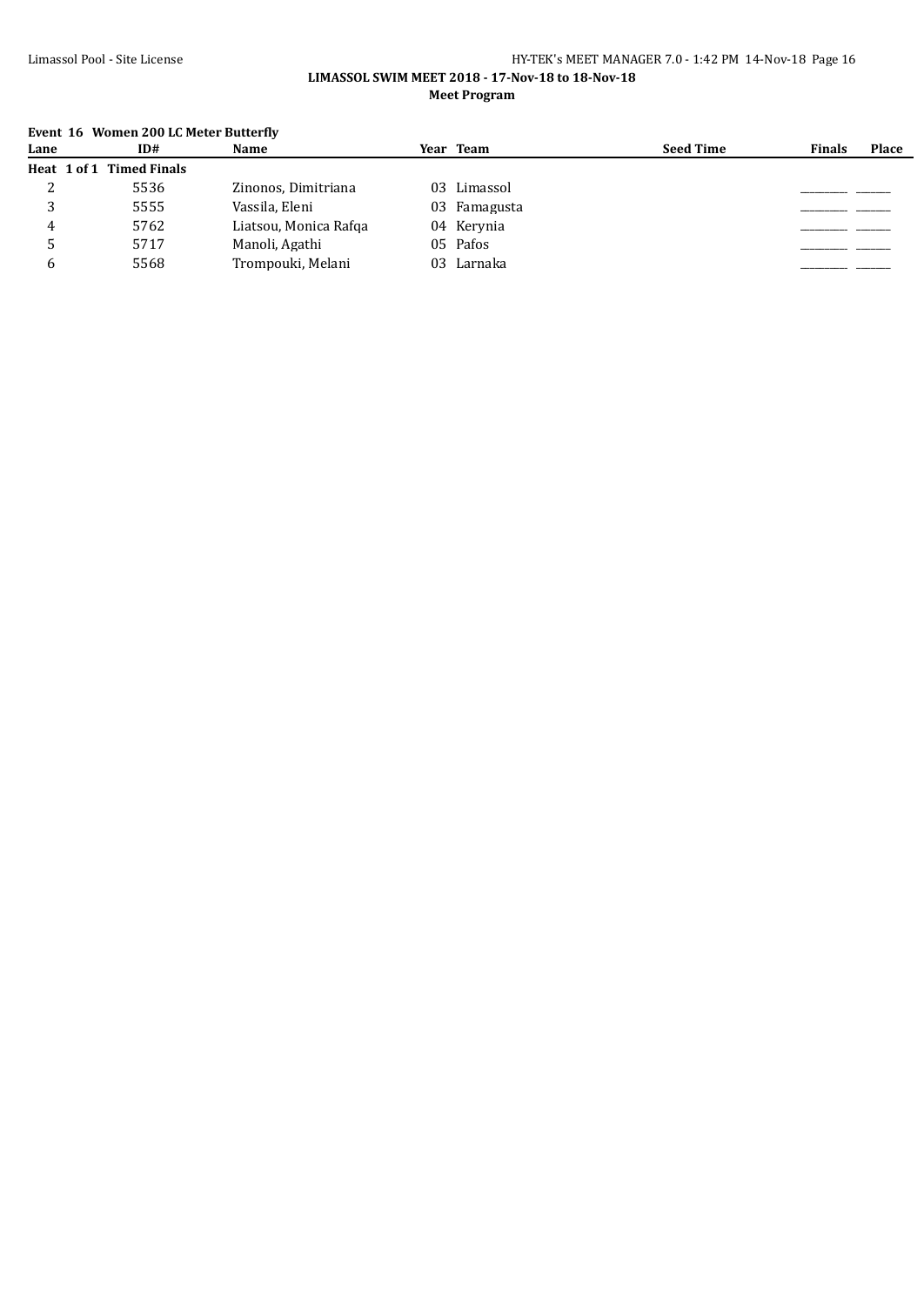#### **LIMASSOL SWIM MEET 2018 - 17-Nov-18 to 18-Nov-18 Meet Program**

#### **Event 17 Men 200 LC Meter Freestyle**

| Lane |                 | ID#                      | Name                          |                 | Year Team      | <b>Seed Time</b> | <b>Finals</b> | Place |
|------|-----------------|--------------------------|-------------------------------|-----------------|----------------|------------------|---------------|-------|
|      |                 | Heat 1 of 3 Timed Finals |                               |                 |                |                  |               |       |
| 3    |                 | 5797                     | Kappellou, Theodoulos         | 02              | Larnaka        |                  |               |       |
| 4    |                 | 5159                     | Iordanou, Nikolas             | 01              | Nicosia        |                  |               |       |
| 5    |                 | 5271                     | Panayides, Panayiotis         | 03              | Aglantzia      |                  |               |       |
| 6    |                 | 5902                     | Pappous, Panagiotis           | 03              | Limassol       |                  |               |       |
|      | Heat $2$ of $3$ | <b>Timed Finals</b>      |                               |                 |                |                  |               |       |
|      |                 | 5134                     | Tzirtzipis, Konstantinos      | 02              | Larnaka        |                  |               |       |
| 2    |                 | 5077                     | Papakyriakou, Alexis          | 02              | Limassol       |                  |               |       |
| 3    |                 | 6091                     | Touloumis, Nikolaos           |                 | 04 Kerynia     |                  |               |       |
| 4    |                 | 4492                     | Onoufriou, Konstantinos       | 00 <sup>°</sup> | Limassol       |                  |               |       |
| 5    |                 | 5449                     | Antoniou, Nikolas             | 04              | Limassol       |                  |               |       |
| 6    |                 | 4793                     | Knobel, John Joseph           | 01              | Nicosia        |                  |               |       |
| 7    |                 | 5115                     | Frangoulides, Constantinos    | 02              | Pafos          |                  |               |       |
| 8    |                 | 5505                     | Chatzichristofi, Konstantinos |                 | 02 Limassol    |                  |               |       |
|      | Heat 3 of 3     | <b>Timed Finals</b>      |                               |                 |                |                  |               |       |
|      |                 | 4655                     | Tzirtzipis, Stavros           | 00              | Larnaka        |                  |               |       |
| 2    |                 |                          | Manios, Dimitrios             | 99              | Olympiakos Sfp |                  |               |       |
| 3    |                 |                          | Zafiropoulos, Athanasios      | 00              | Olympiakos Sfp |                  |               |       |
| 4    |                 |                          | Negris, Demetrios             | 98              | Olympiakos Sfp |                  |               |       |
| 5    |                 |                          | Giovanovits, Nteian           | 96              | Olympiakos Sfp |                  |               |       |
| 6    |                 |                          | Georgakopoulos, Andreas       | 00              | Olympiakos Sfp |                  |               |       |
| 7    |                 | 4881                     | Hadjittooulis, Constantinos   | 99              | Larnaka        |                  |               |       |
| 8    |                 | 4854                     | Kalavas, Panagiotis           |                 | 00 Kerynia     |                  |               |       |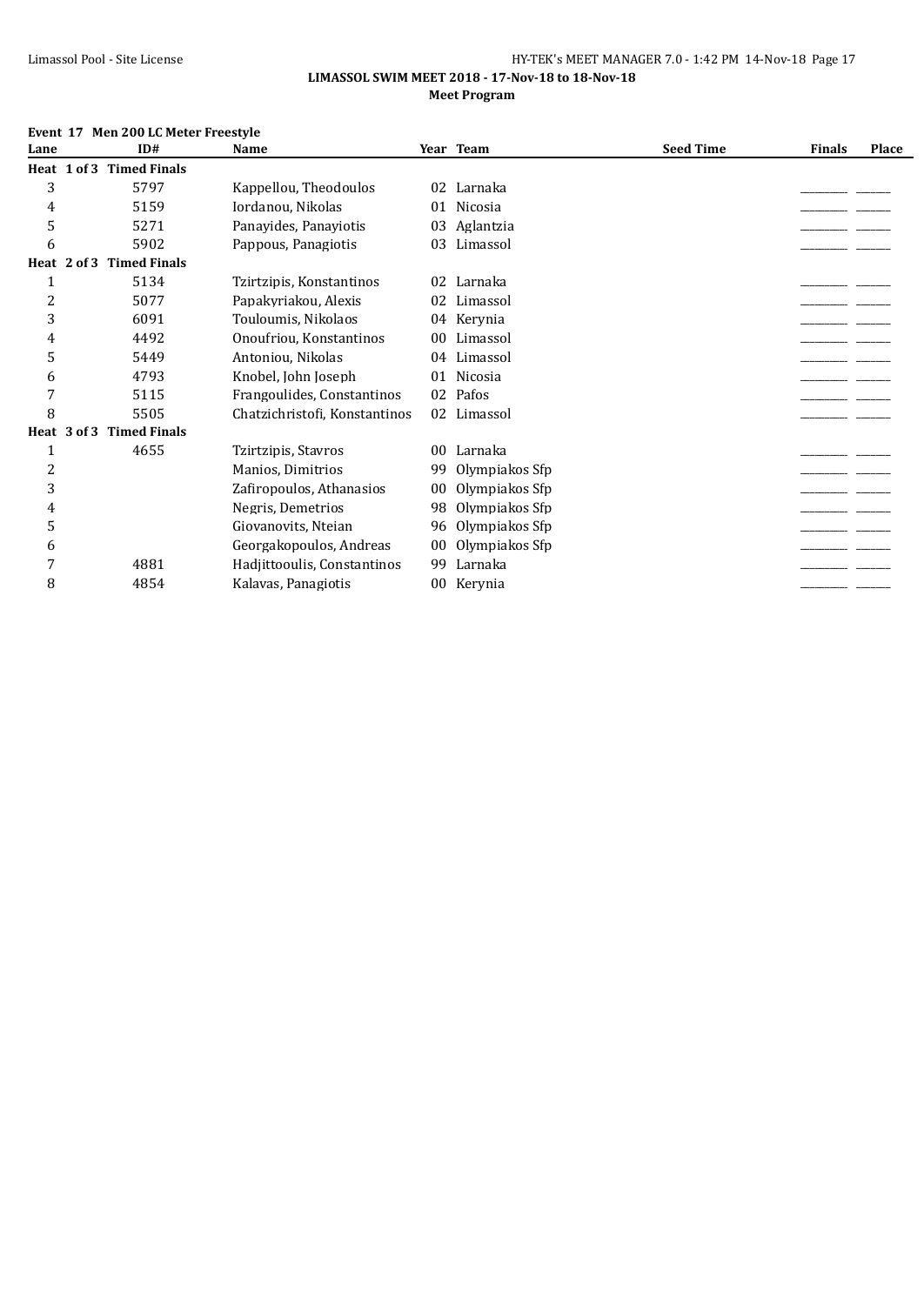#### **LIMASSOL SWIM MEET 2018 - 17-Nov-18 to 18-Nov-18 Meet Program**

|      | Event 18 Women 200 LC Meter Freestyle |                              |    |                 |                  |               |       |
|------|---------------------------------------|------------------------------|----|-----------------|------------------|---------------|-------|
| Lane | ID#                                   | Name                         |    | Year Team       | <b>Seed Time</b> | <b>Finals</b> | Place |
|      | Heat 1 of 3 Timed Finals              |                              |    |                 |                  |               |       |
| 3    | 6025                                  | Kosti, Diana                 | 03 | Famagusta       |                  |               |       |
| 4    | 6212                                  | Michail, Michaella           | 06 | Kerynia         |                  |               |       |
| 5    | 5554                                  | Vasila, Maria                |    | 04 Famagusta    |                  |               |       |
|      | <b>Timed Finals</b><br>Heat 2 of 3    |                              |    |                 |                  |               |       |
| 1    | 6128                                  | Panagiotou, Dimitriana       |    | 05 Larnaka      |                  |               |       |
| 2    | 7058                                  | Maitles, Dana                | 04 | Limassol        |                  |               |       |
| 3    | 5750                                  | Agiomamitou, Christina       | 05 | Kerynia         |                  |               |       |
| 4    | 5585                                  | Stylianaki, Christina        | 04 | Kerynia         |                  |               |       |
| 5    | 5606                                  | Violari, Maritina            | 04 | Kerynia         |                  |               |       |
| 6    | 5572                                  | Loizou, Anna                 |    | 04 Larnaka      |                  |               |       |
| 7    | 5208                                  | Economidou, Alexandra        | 03 | Nicosia         |                  |               |       |
| 8    | 5452                                  | Matthaiou, Marina            |    | 04 Kerynia      |                  |               |       |
|      | Heat 3 of 3<br><b>Timed Finals</b>    |                              |    |                 |                  |               |       |
| 1    | 5329                                  | Tsitsekli, Amalia            | 03 | Nicosia         |                  |               |       |
| 2    |                                       | Diakoumakou, Eirini          | 97 | Panathinakos AO |                  |               |       |
| 3    | 5569                                  | Stefanidou, Eleni            | 00 | Larnaka         |                  |               |       |
| 4    |                                       | Liosi, Maria                 | 92 | Olympiakos Sfp  |                  |               |       |
| 5    |                                       | Aplanti, Styliani Eleftheria | 97 | Olympiakos Sfp  |                  |               |       |
| 6    | 5455                                  | Ioannou, Izabella            | 04 | Famagusta       |                  |               |       |
| 7    | 4736                                  | Agiomamitou, Anastasia       | 01 | Kerynia         |                  |               |       |
| 8    | 5152                                  | Ioannides, Fotini            | 02 | Famagusta       |                  |               |       |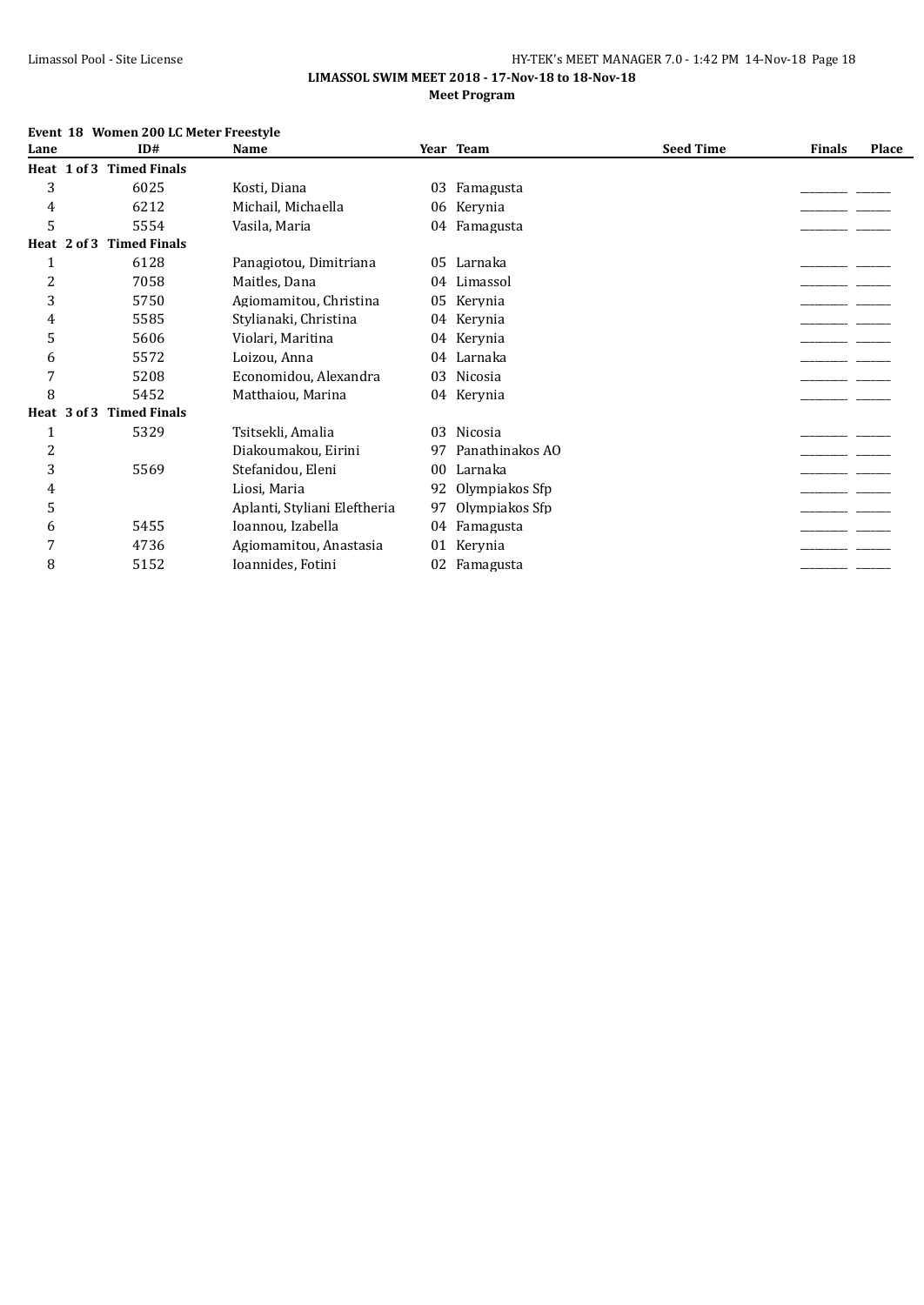#### **LIMASSOL SWIM MEET 2018 - 17-Nov-18 to 18-Nov-18 Meet Program**

# **Event 19 Men 100 LC Meter Breaststroke**

| ID#  | Name                                                 |    | <b>Seed Time</b>                                                                                                                                                                                          | <b>Finals</b> | Place |
|------|------------------------------------------------------|----|-----------------------------------------------------------------------------------------------------------------------------------------------------------------------------------------------------------|---------------|-------|
|      |                                                      |    |                                                                                                                                                                                                           |               |       |
| 4786 | Eleftheriou, Rafael                                  | 01 |                                                                                                                                                                                                           |               |       |
| 4647 | Iakovidis, Markos                                    |    |                                                                                                                                                                                                           |               |       |
| 4852 | Pourkou, Ioannis                                     |    |                                                                                                                                                                                                           |               |       |
| 5749 | Sarris, Giorgos                                      |    |                                                                                                                                                                                                           |               |       |
|      |                                                      |    |                                                                                                                                                                                                           |               |       |
| 4845 | Demetriades, Markos                                  | 01 |                                                                                                                                                                                                           |               |       |
| 5342 | Eleftheriou, Stefanos                                |    |                                                                                                                                                                                                           |               |       |
| 5014 | Panaretos, Panayiotis                                |    |                                                                                                                                                                                                           |               |       |
| 2995 | Zagkas, Omiros                                       |    |                                                                                                                                                                                                           |               |       |
|      | Gkigkopoulos, Spiridon                               |    |                                                                                                                                                                                                           |               |       |
| 3473 | Xanthou, Lefkios                                     |    |                                                                                                                                                                                                           |               |       |
| 4810 | Kousis, Petros                                       |    |                                                                                                                                                                                                           |               |       |
| 5901 | Popov, Mark                                          |    |                                                                                                                                                                                                           |               |       |
|      | Heat 1 of 2 Timed Finals<br>Heat 2 of 2 Timed Finals |    | Year Team<br>Famagusta<br>00 Nicosia<br>00 Kerynia<br>04 Famagusta<br>Pafos<br>03<br>Famagusta<br>02 Famagusta<br>Limassol<br>93<br>02 Panathinakos AO<br>94 Limassol<br>00<br>Famagusta<br>Kervnia<br>00 |               |       |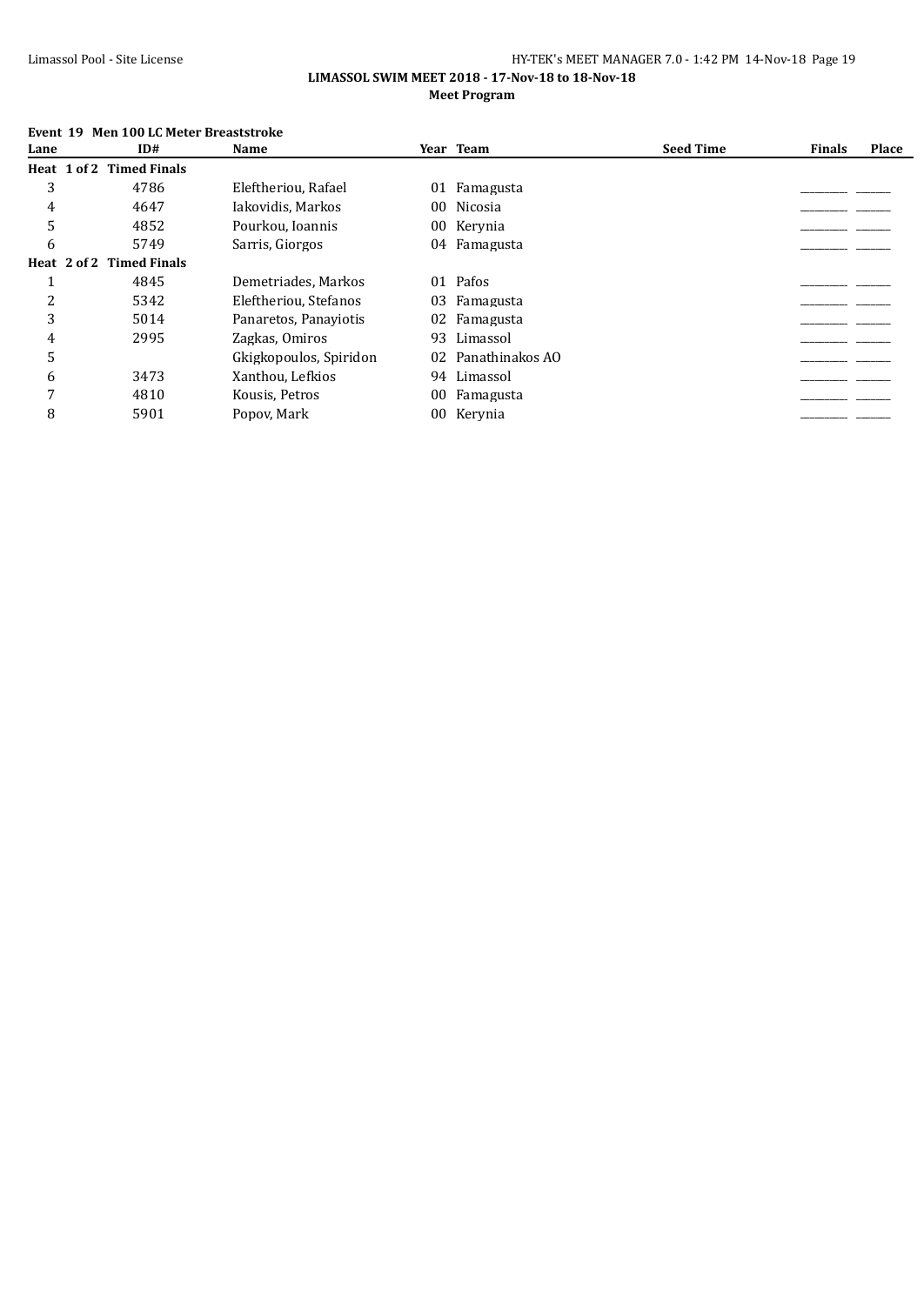#### **LIMASSOL SWIM MEET 2018 - 17-Nov-18 to 18-Nov-18 Meet Program**

|      | Event 20 Women 100 LC Meter Breaststroke |                       |    |                |                  |               |              |
|------|------------------------------------------|-----------------------|----|----------------|------------------|---------------|--------------|
| Lane | ID#                                      | Name                  |    | Year Team      | <b>Seed Time</b> | <b>Finals</b> | <b>Place</b> |
|      | Heat 1 of 2 Timed Finals                 |                       |    |                |                  |               |              |
| 3    | 5963                                     | Karantoni, Maria      |    | 05 Kerynia     |                  |               |              |
| 4    | 5349                                     | Loizou, Maria         | 02 | Larnaka        |                  |               |              |
| 5    | 5062                                     | Charitou, Stavrini    |    | 02 Famagusta   |                  |               |              |
|      | Heat 2 of 2 Timed Finals                 |                       |    |                |                  |               |              |
|      | 5775                                     | Toumazou, Polyxeni    |    | 05 Famagusta   |                  |               |              |
| 2    | 5712                                     | Erokhina, Maria       | 03 | Pafos          |                  |               |              |
| 3    | 5151                                     | Sotiriou, Rafaella    | 00 | Famagusta      |                  |               |              |
| 4    |                                          | Filopoulou, Maria     | 91 | Olympiakos Sfp |                  |               |              |
| 5    | 4867                                     | Schegoleva, Alexandra | 01 | Famagusta      |                  |               |              |
| 6    | 4986                                     | Panagi, Sofia         | 01 | Limassol       |                  |               |              |
| 7    | 5385                                     | Nikolaou, Stefani     | 03 | Lakatamia      |                  |               |              |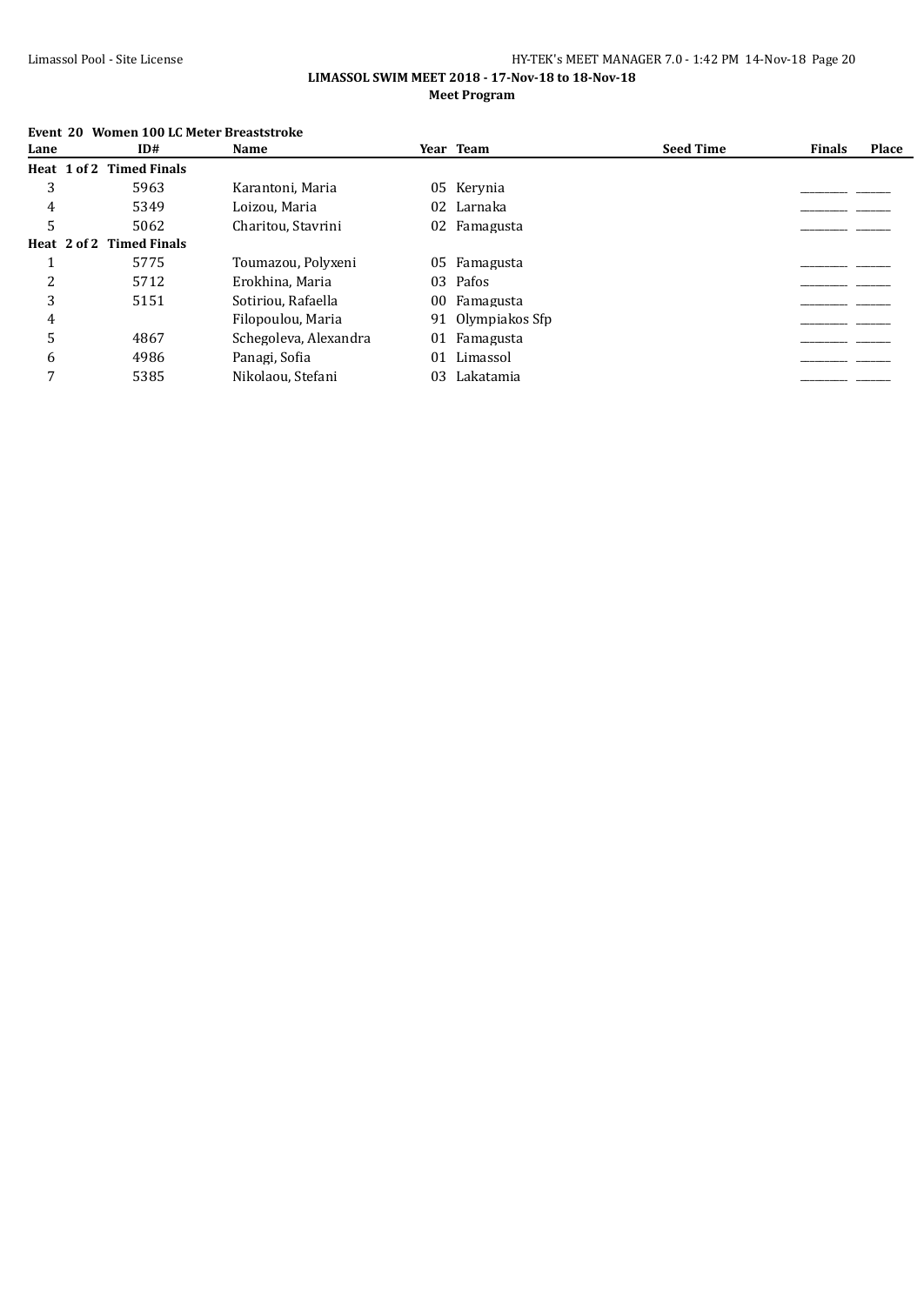#### **LIMASSOL SWIM MEET 2018 - 17-Nov-18 to 18-Nov-18 Meet Program**

## **Event 21 Men 100 LC Meter Butterfly**

| Lane |             | ID#                 | Name                        |    | Year Team       | <b>Seed Time</b> | <b>Finals</b> | Place |
|------|-------------|---------------------|-----------------------------|----|-----------------|------------------|---------------|-------|
|      | Heat 1 of 3 | <b>Timed Finals</b> |                             |    |                 |                  |               |       |
| 3    |             | 5564                | Aristeidou, Andreas         | 02 | Nicosia         |                  |               |       |
| 4    |             | 5731                | Marinos, Loukas             |    | 04 Kerynia      |                  |               |       |
| 5    |             | 4981                | Paraskevas, Konstantinos    | 02 | Famagusta       |                  |               |       |
|      | Heat 2 of 3 | <b>Timed Finals</b> |                             |    |                 |                  |               |       |
| 1    |             | 5453                | Taladioros, Andreas         |    | 04 Famagusta    |                  |               |       |
| 2    |             | 4502                | Sidiropoulos, Maximos       | 00 | Famagusta       |                  |               |       |
| 3    |             | 4587                | Mayrommati, Giannis         | 00 | Aglantzia       |                  |               |       |
| 4    |             | 4579                | Nicolaou, Paris             | 99 | Kerynia         |                  |               |       |
| 5    |             | 5600                | Therapontos, Giorgos        | 02 | Limassol        |                  |               |       |
| 6    |             | 5140                | Varnava, Andreas            | 02 | Famagusta       |                  |               |       |
| 7    |             | 4588                | Koopmann, Sebastian         | 00 | Pafos           |                  |               |       |
|      | Heat 3 of 3 | <b>Timed Finals</b> |                             |    |                 |                  |               |       |
| 1    |             | 5290                | Nikolaidis, Nikolas         | 02 | Limassol        |                  |               |       |
| 2    |             | 4380                | Paylou, Zacharias           | 99 | Kerynia         |                  |               |       |
| 3    |             |                     | Konstantineskou, Konstantin | 94 | Olympiakos Sfp  |                  |               |       |
| 4    |             |                     | Katrantzis, Christos        | 92 | Olympiakos Sfp  |                  |               |       |
| 5    |             |                     | Koliopoulos, Fotios         | 91 | Ethnikos Ofpf   |                  |               |       |
| 6    |             |                     | Zafiropoulos, Athanasios    | 00 | Olympiakos Sfp  |                  |               |       |
| 7    |             |                     | Apostolakos, Konstantinos   | 03 | Panathinakos AO |                  |               |       |
| 8    |             | 5609                | Gamarra, Neri Armando       | 02 | Nicosia         |                  |               |       |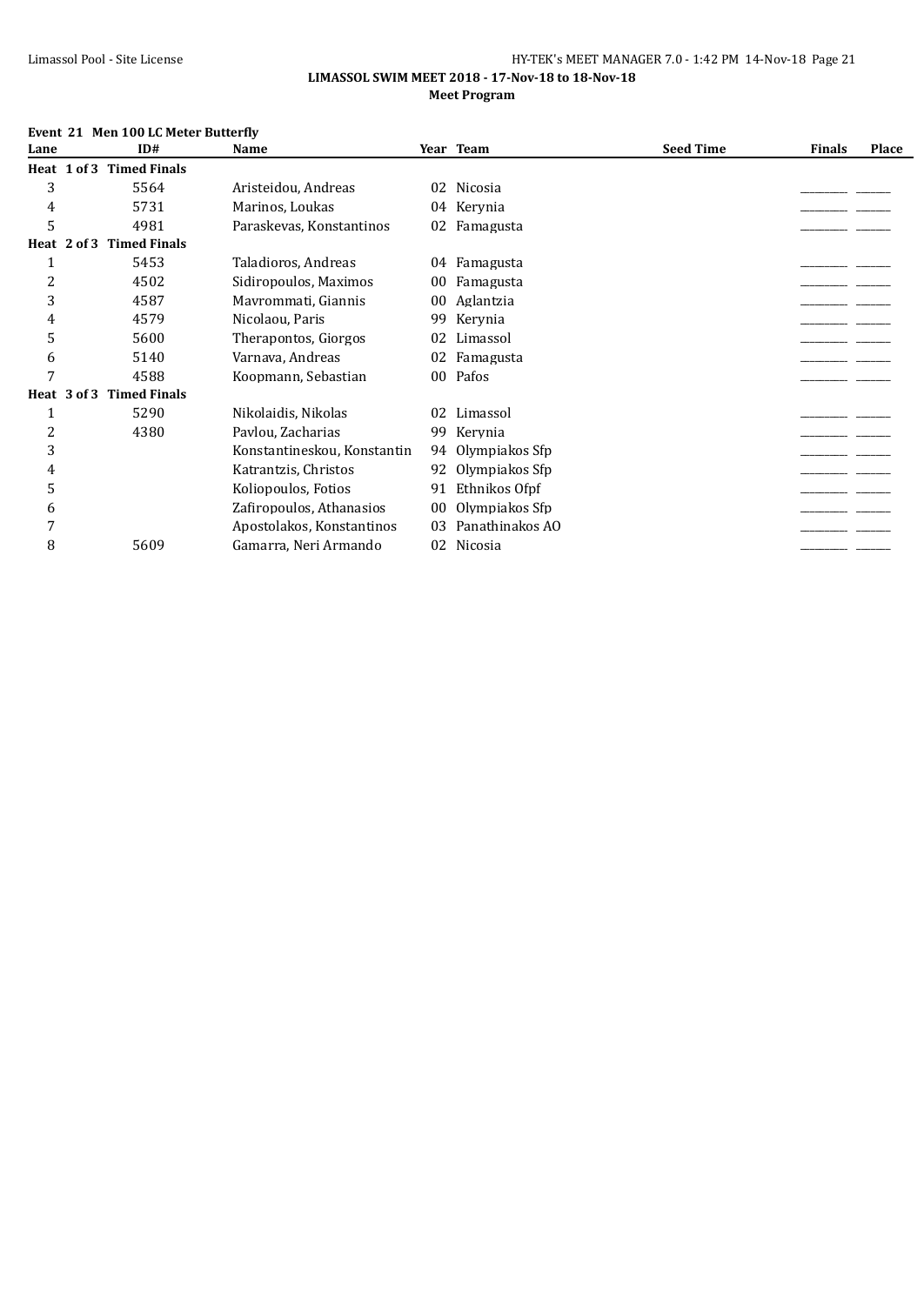# **LIMASSOL SWIM MEET 2018 - 17-Nov-18 to 18-Nov-18 Meet Program**

# **Event 22 Women 100 LC Meter Butterfly**

| Lane | ID#                      | <b>Name</b>           | Year Team         | <b>Seed Time</b> | <b>Finals</b> | <b>Place</b> |
|------|--------------------------|-----------------------|-------------------|------------------|---------------|--------------|
|      | Heat 1 of 1 Timed Finals |                       |                   |                  |               |              |
|      | 5555                     | Vassila, Eleni        | 03 Famagusta      |                  |               |              |
|      | 4806                     | Georgiou, Mari        | 01 Famagusta      |                  |               |              |
|      | 5762                     | Liatsou, Monica Rafga | 04 Kerynia        |                  |               |              |
| 4    |                          | Filopoulou, Maria     | 91 Olympiakos Sfp |                  |               |              |
|      | 5536                     | Zinonos, Dimitriana   | 03 Limassol       |                  |               |              |
| 6    | 5026                     | Kyriacou, Sotiria     | 02 Famagusta      |                  |               |              |
|      | 5776                     | Georgiadi, Magdalini  | 05 Famagusta      |                  |               |              |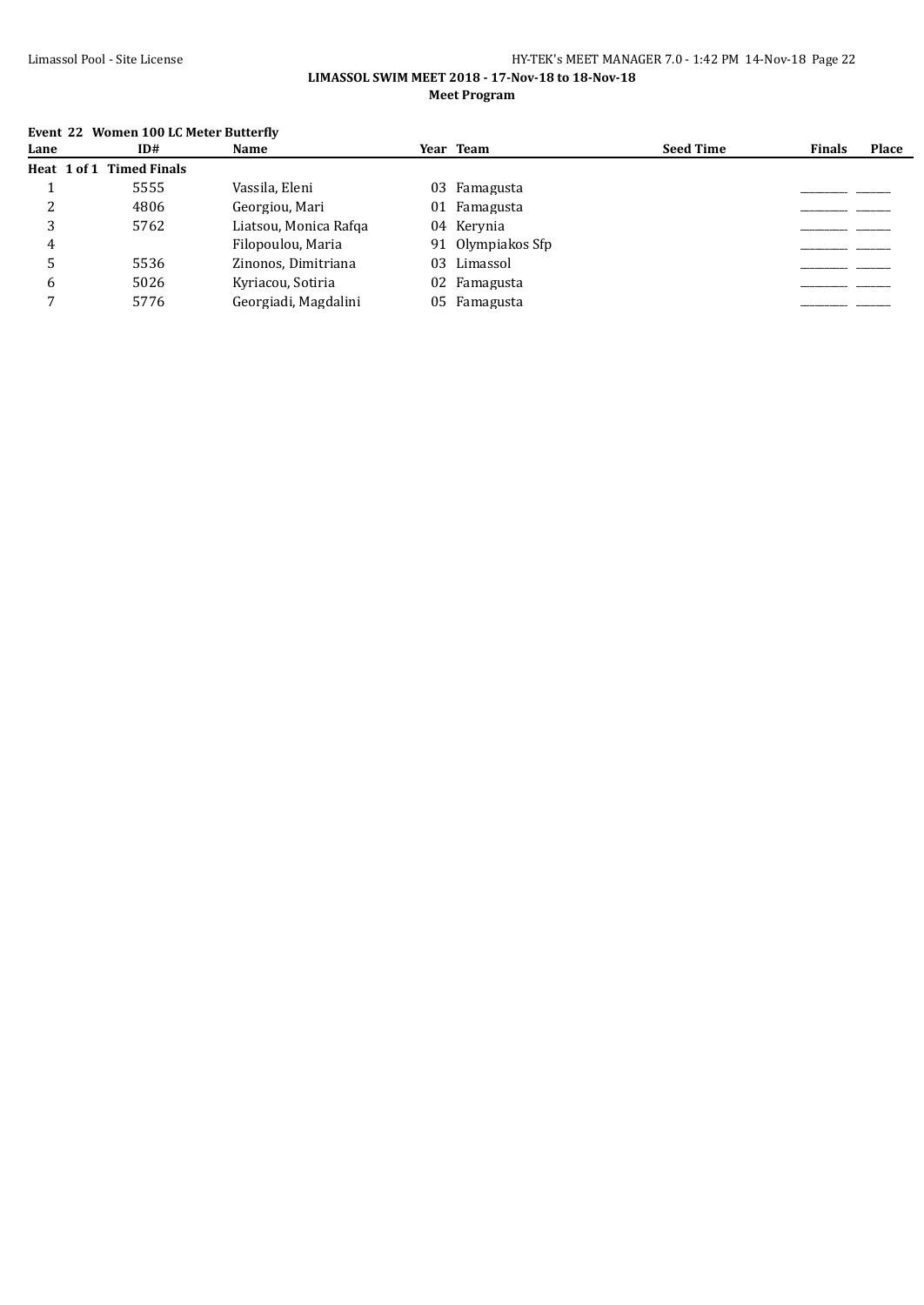#### **LIMASSOL SWIM MEET 2018 - 17-Nov-18 to 18-Nov-18 Meet Program**

# **Event 23 Men 50 LC Meter Backstroke**

| Lane | ID#                      | Name                        | Year Team    | <b>Seed Time</b> | <b>Finals</b> | Place |
|------|--------------------------|-----------------------------|--------------|------------------|---------------|-------|
|      | Heat 1 of 1 Timed Finals |                             |              |                  |               |       |
|      | 5140                     | Varnava, Andreas            | 02 Famagusta |                  |               |       |
|      | 5304                     | Nikolaou, Antonio           | 03 Pafos     |                  |               |       |
|      | 5112                     | Patsalides, Antonis         | 02 Pafos     |                  |               |       |
| 4    | 3120                     | Hadjichristoforou, Tryfonas | 93 Nicosia   |                  |               |       |
|      | 5089                     | Mougis, Sofoklis            | 02 Limassol  |                  |               |       |
| 6    | 4588                     | Koopmann, Sebastian         | 00 Pafos     |                  |               |       |
|      | 4751                     | Fikardos, Christos          | 01 Kerynia   |                  |               |       |
|      | 5583                     | Maltezos, Avraam            | 04 Nicosia   |                  |               |       |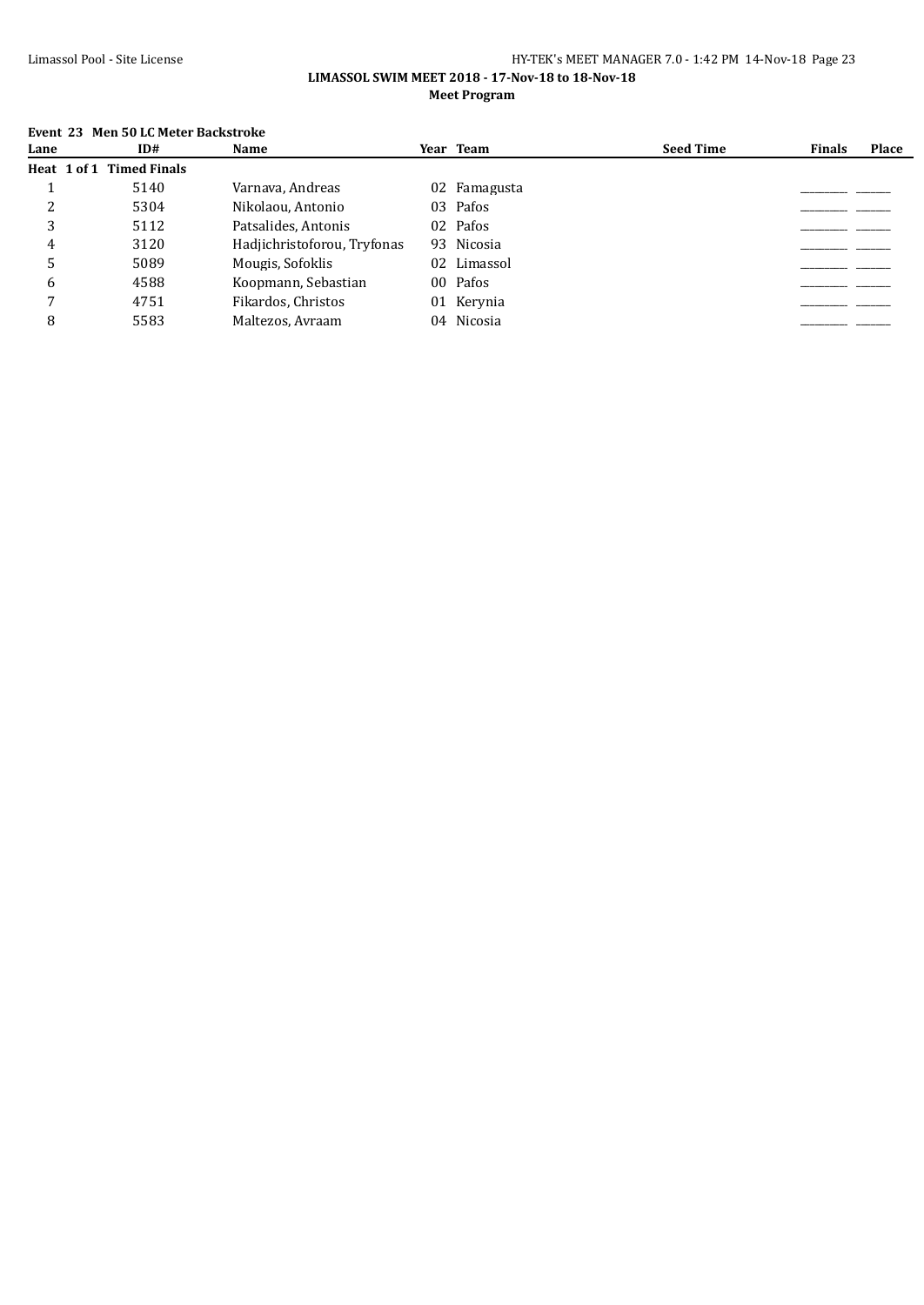#### **LIMASSOL SWIM MEET 2018 - 17-Nov-18 to 18-Nov-18 Meet Program**

# **Event 24 Women 50 LC Meter Backstroke**

| Lane | ID#                      | Name                     |    | Year Team      | <b>Seed Time</b> | <b>Finals</b> | Place |
|------|--------------------------|--------------------------|----|----------------|------------------|---------------|-------|
|      | Heat 1 of 2 Timed Finals |                          |    |                |                  |               |       |
| 2    | 5834                     | Mahdi, Mariam            | 05 | Kerynia        |                  |               |       |
| 3    | 5549                     | Mavroudi, Elena          | 04 | Konstantia     |                  |               |       |
| 4    | 6025                     | Kosti, Diana             | 03 | Famagusta      |                  |               |       |
| 5    | 5613                     | Loizidi, Vasilia         |    | 04 Pafos       |                  |               |       |
| 6    | 5838                     | Stefanovic, Sonja        | 04 | Limassol       |                  |               |       |
|      | Heat 2 of 2 Timed Finals |                          |    |                |                  |               |       |
|      | 6271                     | Ioannidou, Erica         | 06 | Limassol       |                  |               |       |
| 2    | 5225                     | Bekou, Anastasia         | 03 | Famagusta      |                  |               |       |
| 3    | 3652                     | Papadopoulou, Sofia      | 94 | Limassol       |                  |               |       |
| 4    |                          | Ntalla, Olga             |    | 99 Aop Falirou |                  |               |       |
| 5    |                          | Trochalaki, Maria-Melina | 00 | Olympiakos Sfp |                  |               |       |
| 6    | 5492                     | Nikolaidou, Christiana   | 04 | Limassol       |                  |               |       |
| 7    | 5418                     | Pylioti, Sofia-Hilary    | 01 | Konstantia     |                  |               |       |
| 8    | 5534                     | Christoforou, Stavriana  | 03 | Limassol       |                  |               |       |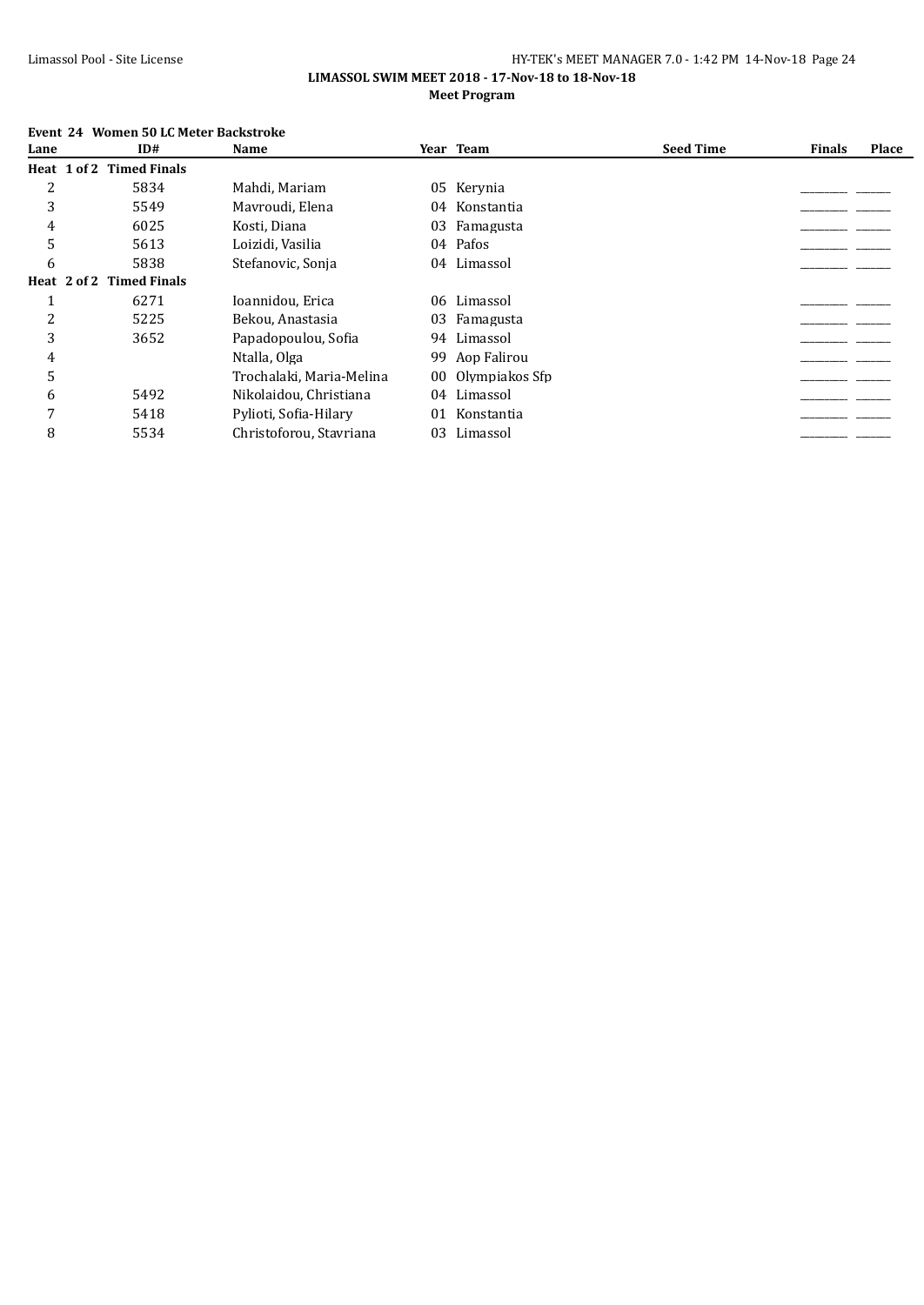## Limassol Pool - Site License HY-TEK's MEET MANAGER 7.0 - 1:42 PM 14-Nov-18 Page 25 **LIMASSOL SWIM MEET 2018 - 17-Nov-18 to 18-Nov-18**

#### **Meet Program**

#### **Event 25 Men 200 LC Meter IM**

| Lane | ID#                      | <b>Name</b>                   | Year Team   | <b>Seed Time</b> | <b>Finals</b> | <b>Place</b> |
|------|--------------------------|-------------------------------|-------------|------------------|---------------|--------------|
|      | Heat 1 of 1 Timed Finals |                               |             |                  |               |              |
|      | 4845                     | Demetriades, Markos           | 01 Pafos    |                  |               |              |
|      | 5561                     | Petoussis, Georgios           | 04 Nicosia  |                  |               |              |
|      | 4492                     | Onoufriou. Konstantinos       | 00 Limassol |                  |               |              |
|      | 4859                     | Hadiiconstantis, Constantinos | 00 Kervnia  |                  |               |              |
|      | 6091                     | Touloumis, Nikolaos           | 04 Kervnia  |                  |               |              |
|      | 5505                     | Chatzichristofi, Konstantinos | 02 Limassol |                  |               |              |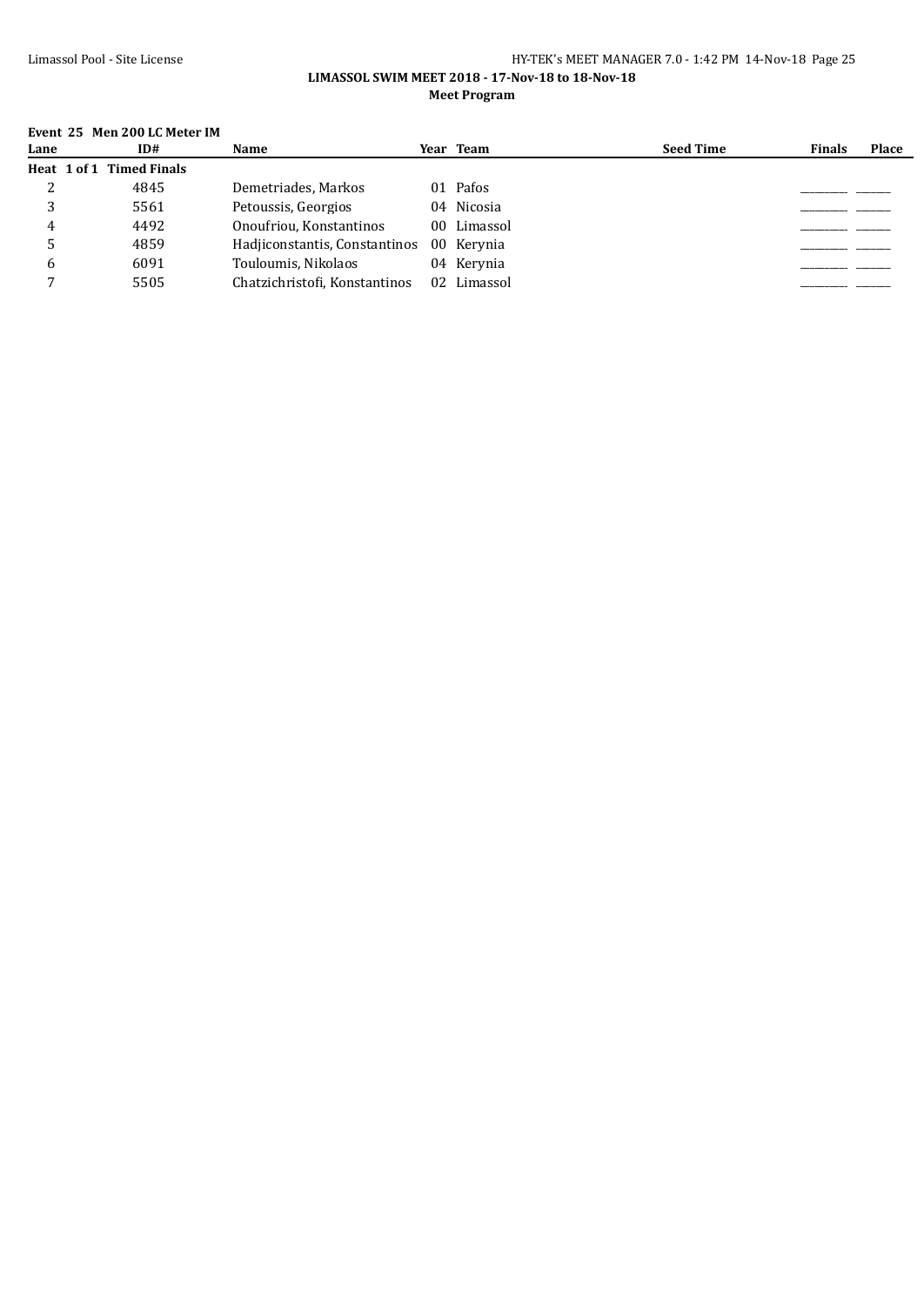#### **LIMASSOL SWIM MEET 2018 - 17-Nov-18 to 18-Nov-18 Meet Program**

# **Event 26 Women 200 LC Meter IM**

| Lane | ID#                      | Name                |                 | Year Team    | <b>Seed Time</b> | <b>Finals</b> | Place |
|------|--------------------------|---------------------|-----------------|--------------|------------------|---------------|-------|
|      | Heat 1 of 2 Timed Finals |                     |                 |              |                  |               |       |
| 3    | 5062                     | Charitou, Stavrini  |                 | 02 Famagusta |                  |               |       |
| 4    | 5546                     | Likourgou, Antriana |                 | 04 Kerynia   |                  |               |       |
| 5    | 5388                     | Thoma, Marilia      |                 | 03 Kerynia   |                  |               |       |
|      | Heat 2 of 2 Timed Finals |                     |                 |              |                  |               |       |
| 2    | 5568                     | Trompouki, Melani   | 03              | Larnaka      |                  |               |       |
| 3    | 5712                     | Erokhina, Maria     | 03              | Pafos        |                  |               |       |
| 4    | 5569                     | Stefanidou, Eleni   | 00 <sup>°</sup> | Larnaka      |                  |               |       |
| 5    | 5051                     | Nikolaidou, Ioli    |                 | 02 Nicosia   |                  |               |       |
| 6    | 5717                     | Manoli, Agathi      |                 | 05 Pafos     |                  |               |       |
| 7    | 5026                     | Kyriacou, Sotiria   |                 | 02 Famagusta |                  |               |       |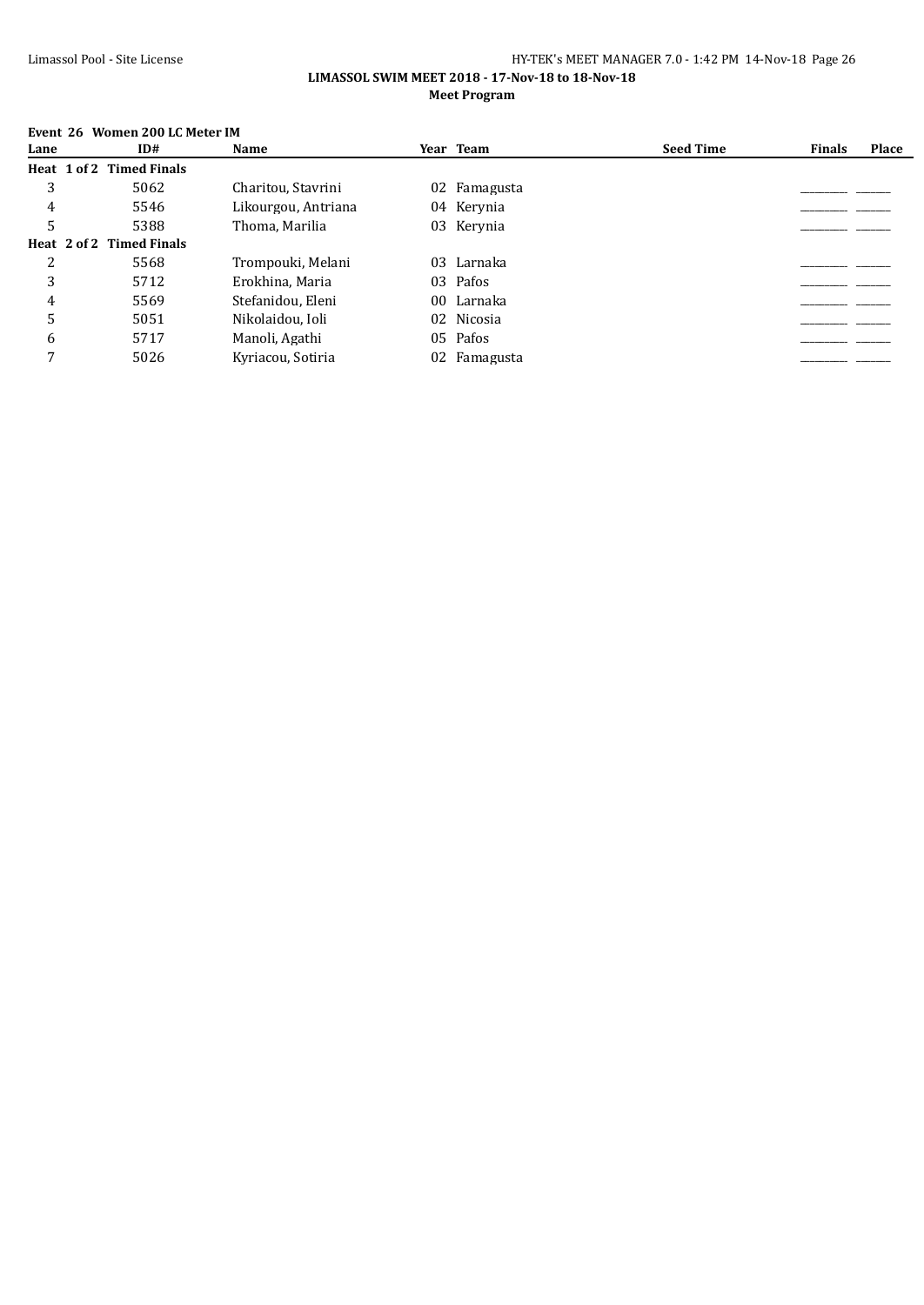#### **LIMASSOL SWIM MEET 2018 - 17-Nov-18 to 18-Nov-18 Meet Program**

#### **Event 27 Men 50 LC Meter Freestyle**

| Lane |             | ID#                 | Name                      |                 | Year Team       | <b>Seed Time</b> | <b>Finals</b> | <b>Place</b> |
|------|-------------|---------------------|---------------------------|-----------------|-----------------|------------------|---------------|--------------|
|      | Heat 1 of 3 | <b>Timed Finals</b> |                           |                 |                 |                  |               |              |
| 3    |             | 5014                | Panaretos, Panaviotis     | 02              | Famagusta       |                  |               |              |
| 4    |             | 5273                | Kourris, Andronikos       | 02              | Aglantzia       |                  |               |              |
| 5    |             | 5600                | Therapontos, Giorgos      | 02              | Limassol        |                  |               |              |
|      | Heat 2 of 3 | <b>Timed Finals</b> |                           |                 |                 |                  |               |              |
| 1    |             | 5134                | Tzirtzipis, Konstantinos  | 02              | Larnaka         |                  |               |              |
| 2    |             | 5290                | Nikolaidis, Nikolas       | 02              | Limassol        |                  |               |              |
| 3    |             | 5077                | Papakyriakou, Alexis      | 02              | Limassol        |                  |               |              |
| 4    |             | 4502                | Sidiropoulos, Maximos     | 00              | Famagusta       |                  |               |              |
| 5    |             | 5159                | Iordanou, Nikolas         | 01              | <b>Nicosia</b>  |                  |               |              |
| 6    |             | 4793                | Knobel, John Joseph       | 01              | Nicosia         |                  |               |              |
| 7    |             |                     | Apostolakos, Konstantinos | 03              | Panathinakos AO |                  |               |              |
|      | Heat 3 of 3 | <b>Timed Finals</b> |                           |                 |                 |                  |               |              |
| 1    |             | 4854                | Kalavas, Panagiotis       | 00              | Kerynia         |                  |               |              |
| 2    |             | 4647                | Iakovidis, Markos         | 00 <sup>°</sup> | Nicosia         |                  |               |              |
| 3    |             |                     | Drosos, Nikolaos          | 01              | Olympiakos Sfp  |                  |               |              |
| 4    |             |                     | Gkolomeev, Kristian       | 93              | Ethnikos Ofpf   |                  |               |              |
| 5    |             |                     | Koliopoulos, Fotios       | 91              | Ethnikos Ofpf   |                  |               |              |
| 6    |             | 2995                | Zagkas, Omiros            | 93              | Limassol        |                  |               |              |
| 7    |             | 5449                | Antoniou, Nikolas         | 04              | Limassol        |                  |               |              |
| 8    |             | 1172                | Nikolaidis, Andronikos    | 82              | Limassol        |                  |               |              |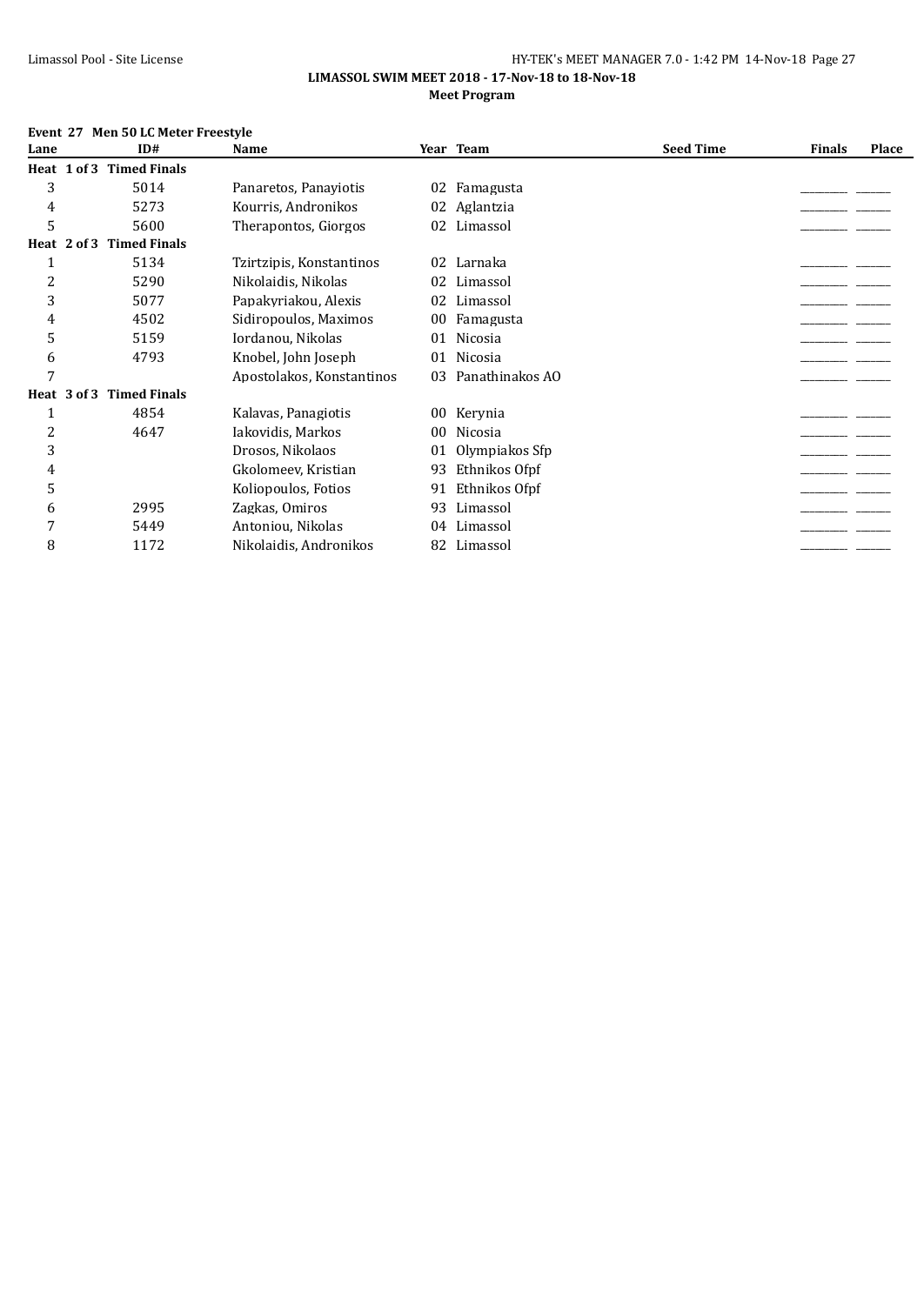#### **LIMASSOL SWIM MEET 2018 - 17-Nov-18 to 18-Nov-18 Meet Program**

#### **Event 28 Women 50 LC Meter Freestyle**

| ID#                 | Name                                        |    |                    | <b>Seed Time</b>                                                                                     | <b>Finals</b> | Place |
|---------------------|---------------------------------------------|----|--------------------|------------------------------------------------------------------------------------------------------|---------------|-------|
|                     |                                             |    |                    |                                                                                                      |               |       |
| 7058                | Maitles, Dana                               |    | Limassol           |                                                                                                      |               |       |
| 5536                | Zinonos, Dimitriana                         |    | Limassol           |                                                                                                      |               |       |
| 6128                | Panagiotou, Dimitriana                      |    |                    |                                                                                                      |               |       |
| 4848                | Dimitriou, Alexantra                        |    |                    |                                                                                                      |               |       |
| 4832                | Ioannou, Despoina                           |    |                    |                                                                                                      |               |       |
| 5418                | Pylioti, Sofia-Hilary                       | 01 | Konstantia         |                                                                                                      |               |       |
| 6271                | Ioannidou, Erica                            |    |                    |                                                                                                      |               |       |
| 5735                | Panaretou, Maria                            |    |                    |                                                                                                      |               |       |
| <b>Timed Finals</b> |                                             |    |                    |                                                                                                      |               |       |
| 5758                | Hadjiloizou, Anna                           | 04 | Lakatamia          |                                                                                                      |               |       |
|                     | Liosi, Maria                                |    | Olympiakos Sfp     |                                                                                                      |               |       |
| 4867                | Schegoleva, Alexandra                       | 01 | Famagusta          |                                                                                                      |               |       |
|                     | Karantakou, Stavroula                       | 95 | Ethnikos Ofpf      |                                                                                                      |               |       |
|                     | Gkolomeev, Lindsay                          | 93 | Alabama University |                                                                                                      |               |       |
|                     | Tarley, Marina                              | 01 | <b>KOPG</b>        |                                                                                                      |               |       |
|                     | Trochalaki, Maria-Melina                    | 00 | Olympiakos Sfp     |                                                                                                      |               |       |
| 5051                | Nikolaidou, Ioli                            | 02 | Nicosia            |                                                                                                      |               |       |
|                     | Heat 1 of 2 Timed Finals<br>Heat $2$ of $2$ |    |                    | Year Team<br>04<br>03<br>05 Larnaka<br>01 Kerynia<br>01 Kerynia<br>06 Limassol<br>05 Famagusta<br>92 |               |       |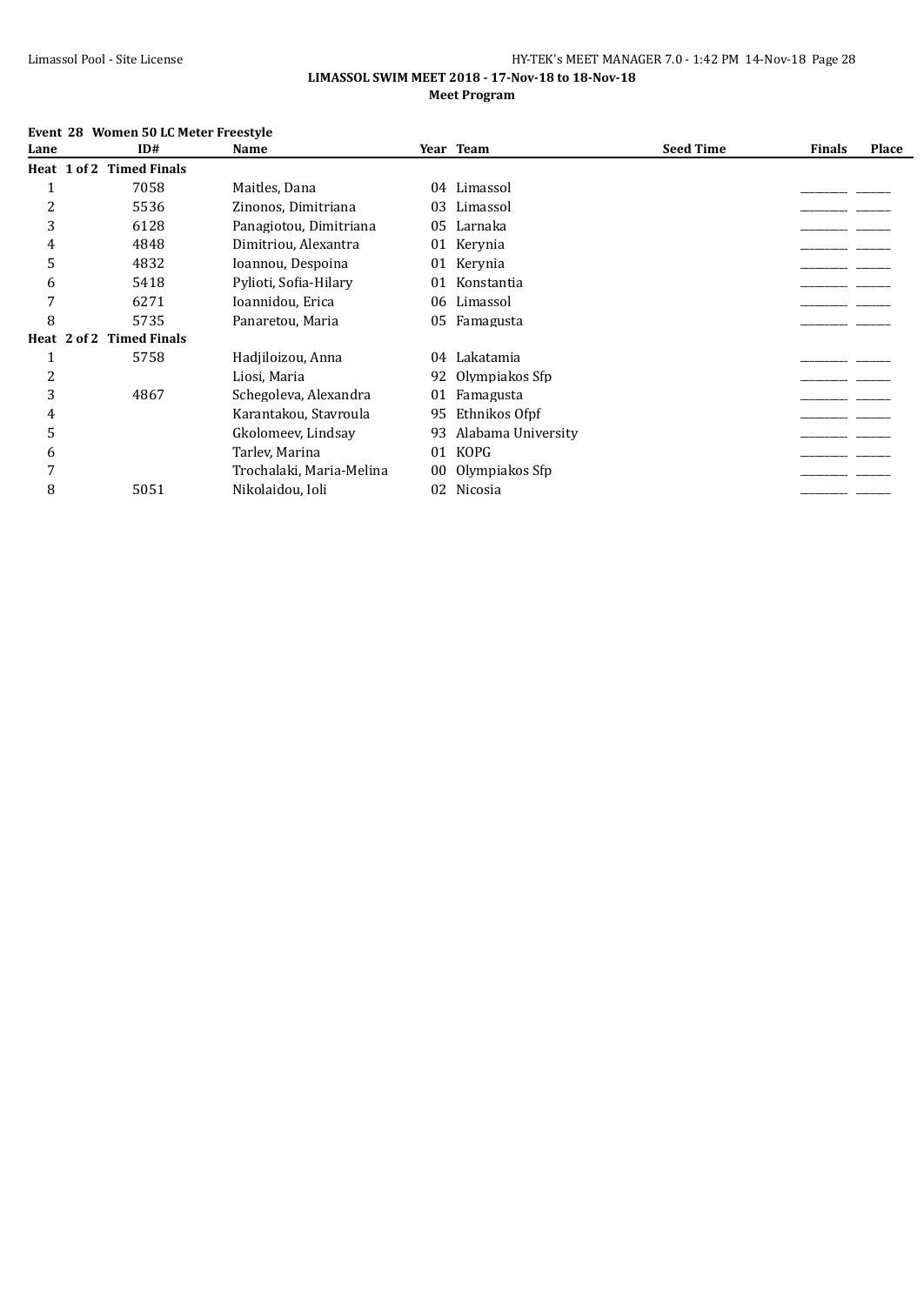#### **LIMASSOL SWIM MEET 2018 - 17-Nov-18 to 18-Nov-18 Meet Program**

# **Event 29 Men 200 LC Meter Backstroke**

| Lane | ID#                      | Name                                     | Year Team   | <b>Seed Time</b> | <b>Finals</b> | <b>Place</b> |
|------|--------------------------|------------------------------------------|-------------|------------------|---------------|--------------|
|      | Heat 1 of 1 Timed Finals |                                          |             |                  |               |              |
| ∠    | 4859                     | Hadiiconstantis, Constantinos 00 Kerynia |             |                  |               |              |
|      | 5112                     | Patsalides, Antonis                      | 02 Pafos    |                  |               |              |
|      | 3892                     | Konnaris, Sebastian                      | 95 Limassol |                  |               |              |
|      | 5304                     | Nikolaou, Antonio                        | 03 Pafos    |                  |               |              |
|      | 5089                     | Mougis, Sofoklis                         | 02 Limassol |                  |               |              |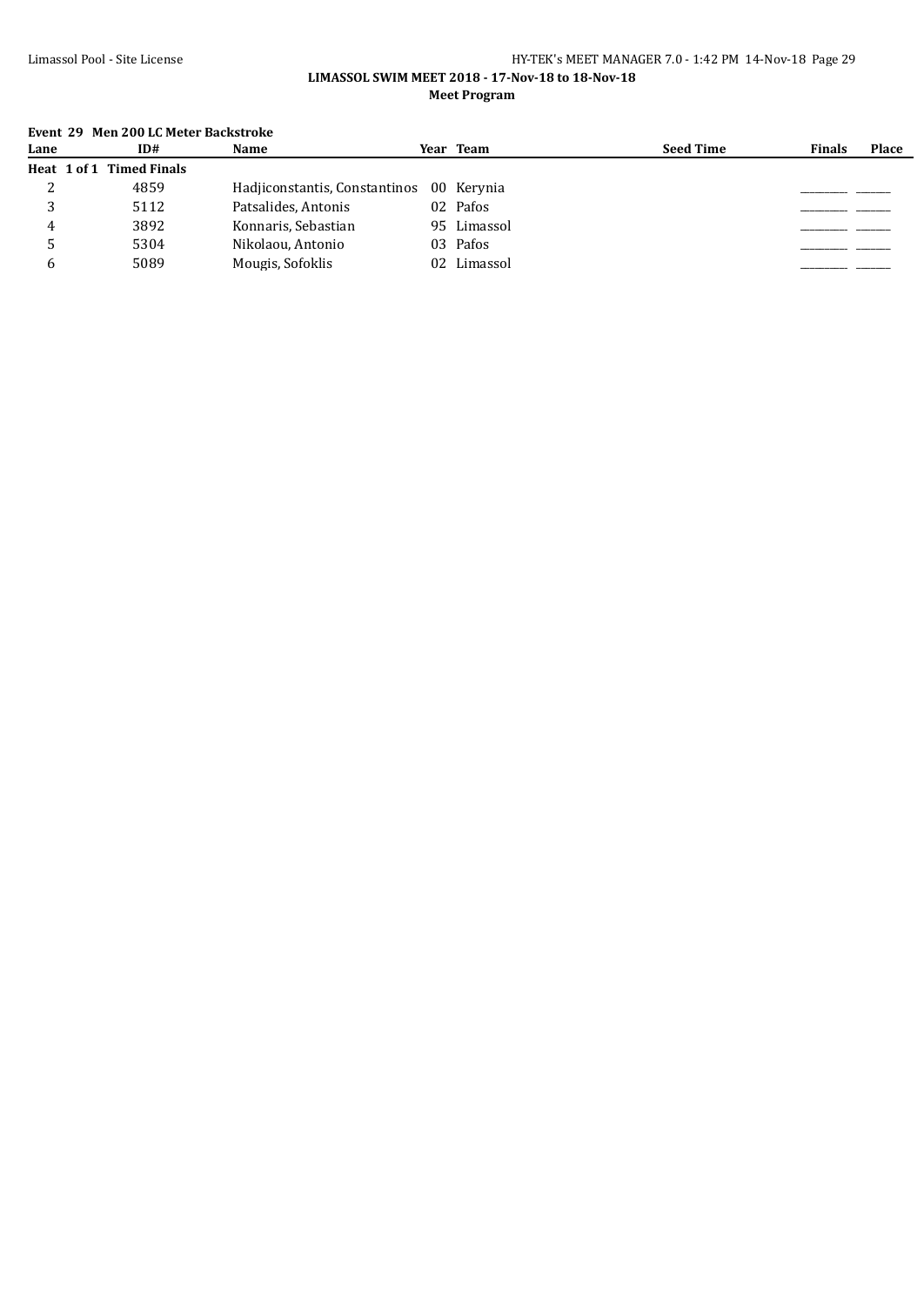#### **LIMASSOL SWIM MEET 2018 - 17-Nov-18 to 18-Nov-18 Meet Program**

#### **Event 30 Women 200 LC Meter Backstroke**

| Lane | ID#                      | <b>Name</b>             | Year Team    | <b>Seed Time</b> | <b>Finals</b> | <b>Place</b> |
|------|--------------------------|-------------------------|--------------|------------------|---------------|--------------|
|      | Heat 1 of 1 Timed Finals |                         |              |                  |               |              |
|      | 4832                     | Ioannou, Despoina       | 01 Kerynia   |                  |               |              |
|      | 5455                     | Ioannou, Izabella       | 04 Famagusta |                  |               |              |
|      | 5492                     | Nikolaidou, Christiana  | 04 Limassol  |                  |               |              |
| 4    | 5762                     | Liatsou, Monica Rafga   | 04 Kerynia   |                  |               |              |
|      | 5225                     | Bekou, Anastasia        | 03 Famagusta |                  |               |              |
| 6    | 5534                     | Christoforou, Stavriana | 03 Limassol  |                  |               |              |
|      | 5613                     | Loizidi, Vasilia        | 04 Pafos     |                  |               |              |
|      | 5838                     | Stefanovic, Sonja       | 04 Limassol  |                  |               |              |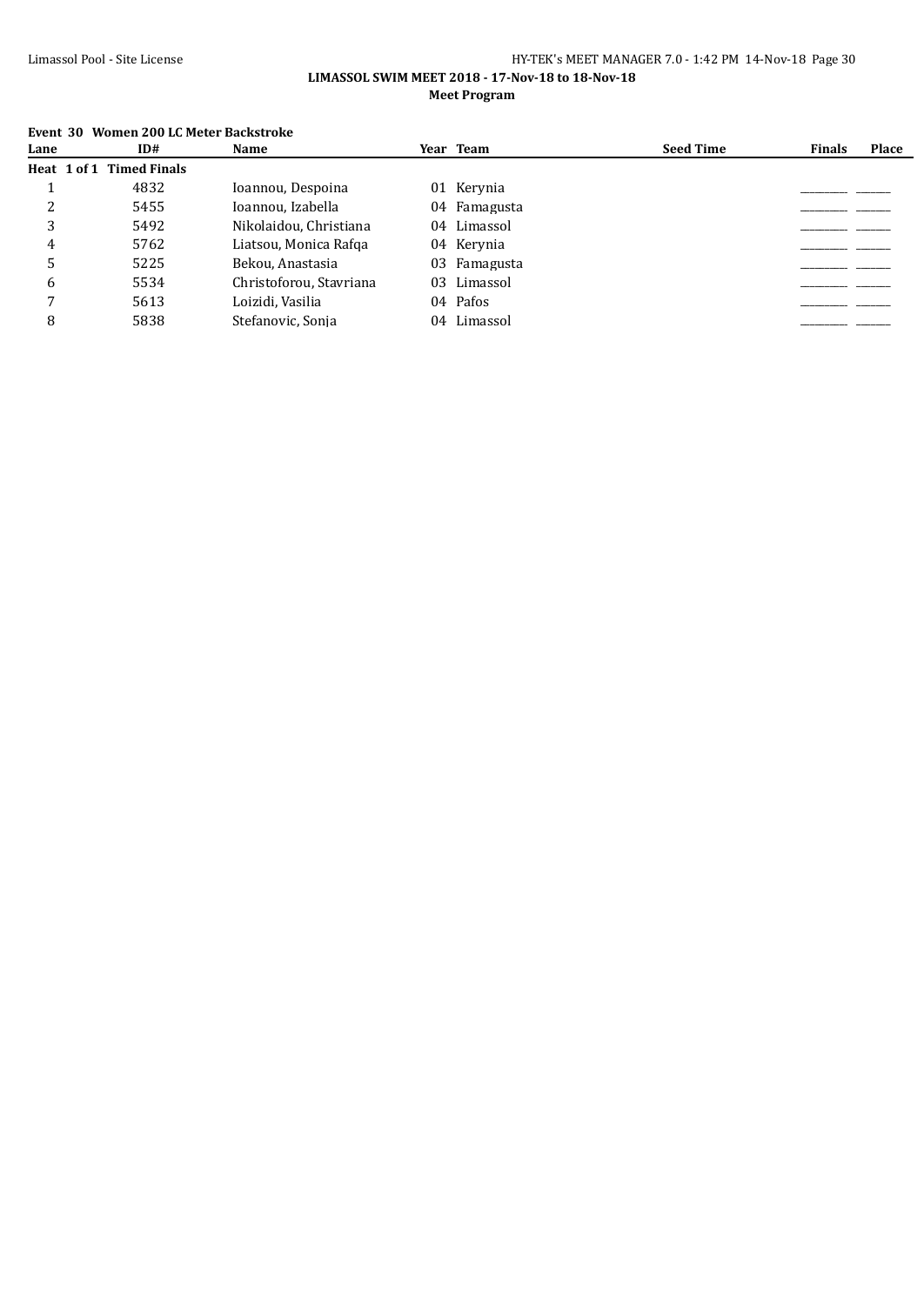#### **LIMASSOL SWIM MEET 2018 - 17-Nov-18 to 18-Nov-18 Meet Program**

#### **Event 31 Men 1500 LC Meter Freestyle**

| Lane | ID#                      | Name                    |                 | Year Team      | <b>Seed Time</b> | <b>Finals</b> | Place |
|------|--------------------------|-------------------------|-----------------|----------------|------------------|---------------|-------|
|      | Heat 1 of 2 Timed Finals |                         |                 |                |                  |               |       |
| 2    | 5937                     | Demetriou, Constantinos | 03              | Famagusta      |                  |               |       |
| 3    | 5562                     | Kostekoglou, Anastasios | 02              | Limassol       |                  |               |       |
| 4    | 5720                     | Gavriil, Antreas        | 05              | Konstantia     |                  |               |       |
| 5    | 5129                     | Raptopoulos, Alexandros | 02              | Limassol       |                  |               |       |
| 6    | 6315                     | Savva, Giorgos          | 05              | Famagusta      |                  |               |       |
| 7    | 5664                     | Kefalas, Zacharias      | 04              | Konstantia     |                  |               |       |
|      | Heat 2 of 2 Timed Finals |                         |                 |                |                  |               |       |
|      | 5797                     | Kappellou, Theodoulos   | 02              | Larnaka        |                  |               |       |
| 2    | 4655                     | Tzirtzipis, Stavros     | 00              | Larnaka        |                  |               |       |
| 3    |                          | Manios, Dimitrios       | 99              | Olympiakos Sfp |                  |               |       |
| 4    |                          | Negris, Demetrios       | 98              | Olympiakos Sfp |                  |               |       |
| 5    |                          | Georgakopoulos, Andreas | 00 <sup>°</sup> | Olympiakos Sfp |                  |               |       |
| 6    | 4544                     | Ioannides, Nicolas      | 99              | Aglantzia      |                  |               |       |
| 7    | 5902                     | Pappous, Panagiotis     | 03              | Limassol       |                  |               |       |
| 8    | 5442                     | Loizou, Adamos          | 04              | Konstantia     |                  |               |       |